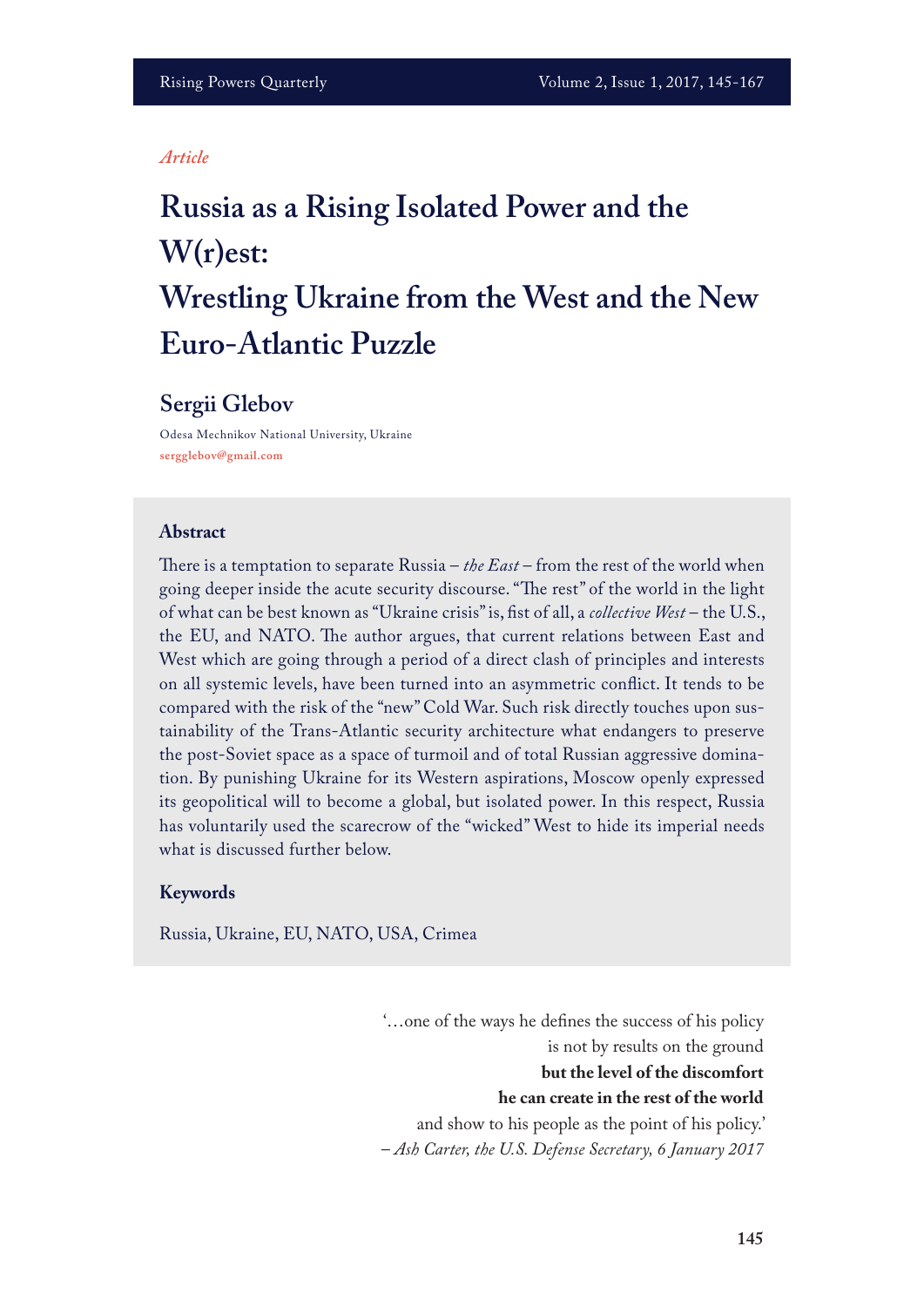## **Introduction**

An annexation of Crimea, followed by the hybrid war in the East of Ukraine, is a landmark tragedy that split the time for Ukraine to what was "before" and what is "after." Moreover, 2014 became a Rubicon-year for the global system of international relations which overstepped the fnal point of the post-bipolar destination and stepped into the new post-post-bipolar period (Glebov 2014). Even  $9/11$ , with all its pain and global solidarity, was not sufficient to open the door to a new international epoch (Glebov 2014, p. 105). The global centers of power did not enter signifcant confrontation neither because of the war in the former Yugoslavia in the late 1990s, nor because of the Five Day war between Russia and Georgia in August 2008. In both cases the Russian Federation and the West renovated their relations up to the stable level to allow them to cooperate as before. Moreover, just after less than one year after the Five Day war was over, in March 2009, already under President Obama and President Medvedev, the U.S. Secretary of State Hillary Clinton and her Russian counterpart Sergey Lavrov quite symbolically were pressing this clumsy "Reset" button.

The situation has changed dramatically since then. In general, an aggression of the former superpower – the Russian Federation – against sovereign European state – Ukraine – has split the time to what was "before" and what is "after" also for the vast majority of the rest of the world initiating a U-turn in perceiving Russia as a reliable security partner. In a result, one of the main outcomes of a geopolitical fault in 2014 was an emerging of a dividing line to separate Russia from those 100 countries, who condemned Russian aggression over Ukraine openly. It is enough just to take a look on to the list of these countries voted in March 2014 in favor of General Assembly's Resolution 68/262 "Territorial integrity of Ukraine" and to those only 11 (*Kremlin's Eleven*) which rejected it in order to realize, that Russia stepped into a slimy road of self-isolation from those whom Russia officially stated it was an integral part of.

## **Ukraine and the West: Conceptualizing Russian Security Identity**

Ironically, but exactly one year before Russian masked troops invaded and occupied key Crimean locations while executing direct Kremlin's order, Russian President approved a previous foreign policy concept. There Russia has identified itself 'as an integral and inseparable part of European civilization' and claimed it had 'common deep-rooted civilizational ties' with 'the Euro-Atlantic states' *(Foreign policy concept of the Russian Federation (approved by president of the Russian Federation Vladimir Putin on 12 February 2013), s. IV, para 54-56)*. Obviously, before 2014 Russia had a clear passion at least officially to personify itself with the West – this collective wealthy and attractive phenomenon of the "Euro-Atlantic states", which reflected a conceptual unity between liberal conglomerate of the demo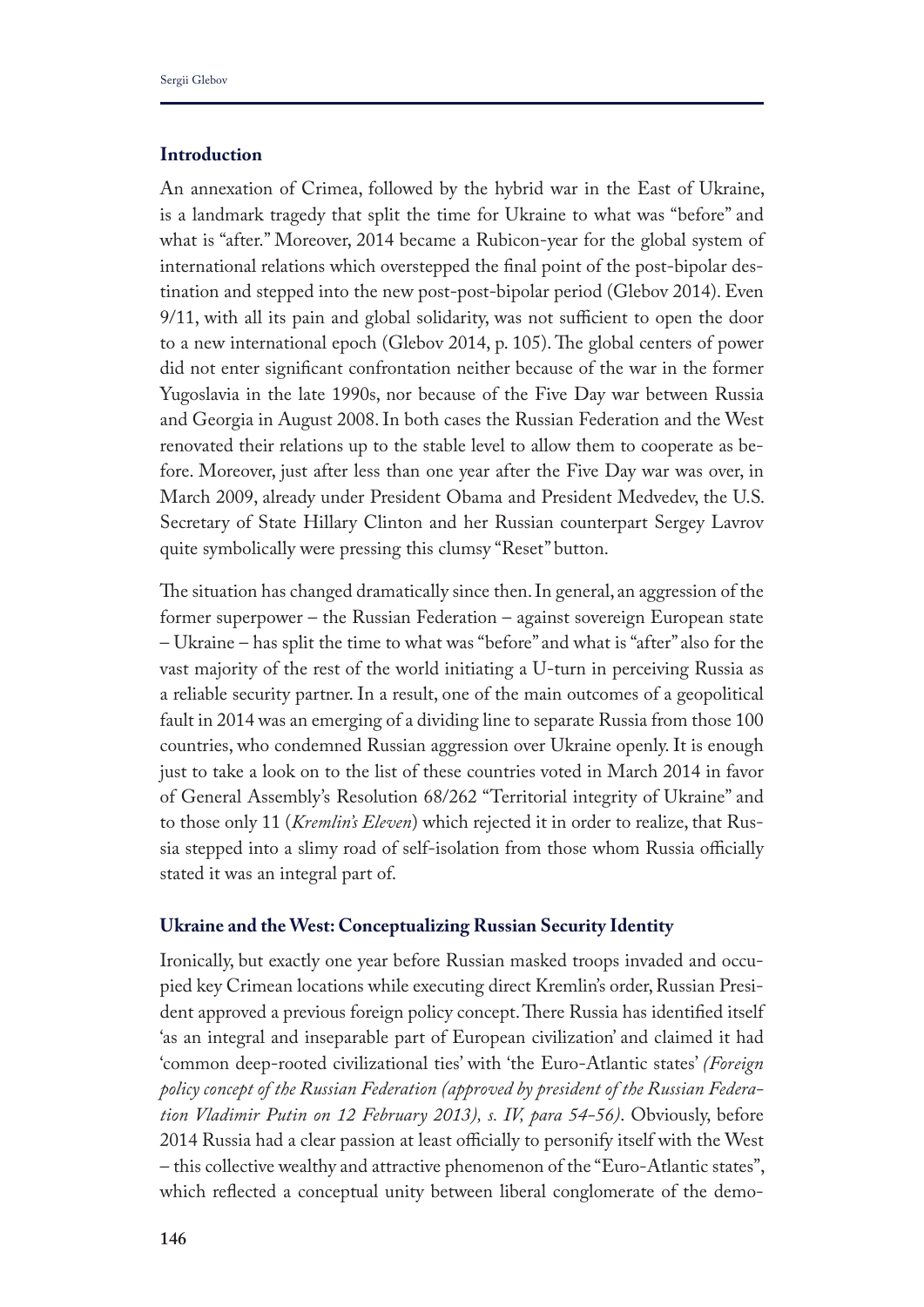cratic countries and values-oriented communities. Far before 2014 and nowadays they are basically represented by G7 and by the member-states of the EU and NATO. At the same time, for the current political regime in Russia which pretends to be one of the equal designers of the new world order to be *with the West*  does not mean to be *part of the West*.

Thus, according to the new acute *Foreign policy concept of the Russian federation (approved by president of the Russian federation Vladimir Putin on 30 November 2016), s. II, para 5* where is acknowledged, that 'the world is currently going through fundamental changes related to the emergence of a multipolar international system', while 'the cultural and civilizational diversity of the world and the existence of multiple development models are clearer than ever', Russia has chosen its own pass towards 'formation of new centres of economic and political power.' Claiming in this *Concept, s. II, para 5* that 'global power and development potential is becoming decentralised, and is shifting towards the Asia-Pacifc Region, eroding the global economic and political dominance of the traditional western powers,' Kremlin even much earlier made a bet ultimately on its military capabilities in order to get back on top of the international politics as a new center of global power.

If not surprisingly, but in the Russian perception as of 2016, there was this "Euro-Atlantic region", namely NATO (what was not new) but also the EU (!) which threatened Russia's intention to be back on top as one of the centers of power in the multipolar system by pursuing 'geopolitical expansion' *(Foreign policy concept of the Russian Federation (approved by president of the Russian federation Vladimir*  Putin on 30 November 2016), s. IV, para 61). This was the first time when the EU was openly accused in the "geopolitical expansion" by the Russian official document. Russia has clearly blamed the West 'in a serious crisis in the relations between Russia and the Western states' because there were NATO and the EU which refused, to Kremlin's mind, 'to begin implementation of political statements regarding the creation of a common European security and cooperation framework…' *(Foreign policy concept of the Russian Federation (approved by president of the Russian federation Vladimir Putin on 30 November 2016), s. IV, para 61)*. In other words, to our mind, Russia has fnally signed of in its approach towards itself as to the "victim" of the monopolar – post-bipolar – world which has unilaterally been treated unequally by the Western civilization. Thus, Russia inevitably met a need to confront, as it turned out, those whom Russia yet in the *Foreign policy concept of the Russian Federation (approved by president of the Russian Federation Vladimir Putin on 12 February 2013), s. IV, para 54-56* had been treated as counterparts: a) in 'building up a truly unifed region without dividing lines through developing genuine partnership relations between Russia, the European Union and the United States'; b) in 'creating a common space of peace, security and stability based on the principles of indivisible security, equal cooperation and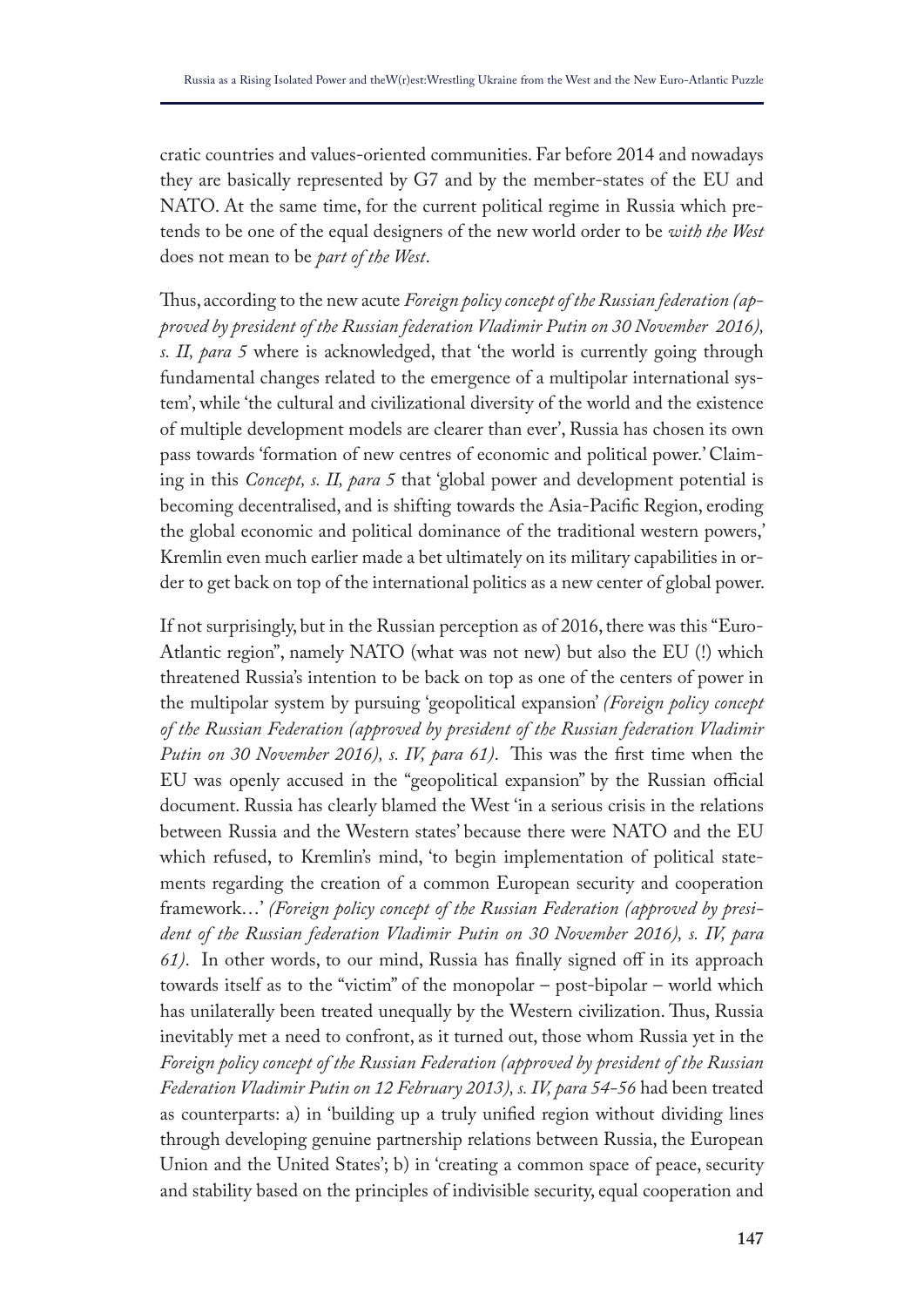mutual trust'; and in c) 'creating a common economic and humanitarian space from the Atlantic to the Pacifc.'

Choosing the option of setting off the West towards itself in its strategy of becoming a rising global power in a multipolar world, Russia has rolled down to a suicidal tactics of being isolated, *but* the global power at any price. The reason of the emerged contradictions between West and Russia is also clear: opposite strategic interests what was only confrmed later by a military campaign of Russia in Syria on the side of Bashar al-Assad, massive cyber attacks against the U.S. and by propaganda and information warfare with the West. Anyway, taking into consideration, that a question on whose strategic interests are "correct" is rather rhetoric one, an epicenter of such contradictions fnally shifted towards Ukraine, which found them "correct" on the side of the West. By choosing not Russian, but Western vision of what is known as "*the democracy*," but not as "a sovereign democracy" what in general is fundamentals of the Russia-West contradictions (Glebov 2009a), Ukraine inevitably appeared on the way of the Russian global aspirations again. By Revolution of dignity and *Euromaidan* Ukraine has confrmed its independent and sovereign will to succeed with its strategy towards at least European integration, but not on the side of the Russian Federation with its integrative units in the former-USSR geopolitical space. Yes, the quality of such official position and sincerity of the real steps towards internal reforms and European integration of the so-called "Ukrainian political and economic elites" is another story (Glebov 2015), though it gives no right to Russia to intervene into internal affairs of a sovereign state as the same pattern Russia declines any intervention into its internal afairs. However, the die was cast what motivated Kremlin to act aggressively in order to have Ukraine if not with it, but defnitely wrestled off the West in the burden of the hybrid war. Anyhow, Kremlin was eager to ban Ukrainian European and Euro-Atlantic aspirations by initiating and preserving a bleeding freplace at least in Donbas to keep Ukraine out of Europe and in the post-Soviet space by Russian domination; while successful, democratic and Europeanized Ukraine in the future could pose a danger to Russia (in case, of course, Ukrainians succeed by themselves).

In fact, Russia never departed from its imperialist ambitions after 1991, and remained a superpower in the post-Soviet space; want we or not, but this post-Soviet space has been always associated with Russia and "the rest" where Moscow was successful in making enemies, but not friends; to Russia, the space of global superiority just narrowed and declined from the top level to the regional, what Moscow cannot accept even today. Such ambitions dictate a tough policy towards Russia's "near abroad," including Georgia and Ukraine, in Putin's aspiration to restore the global superiority of the times of the USSR and even earlier. The case of Ukraine is top-instructive (with all respect to Georgia) in the light of Brzezinsky's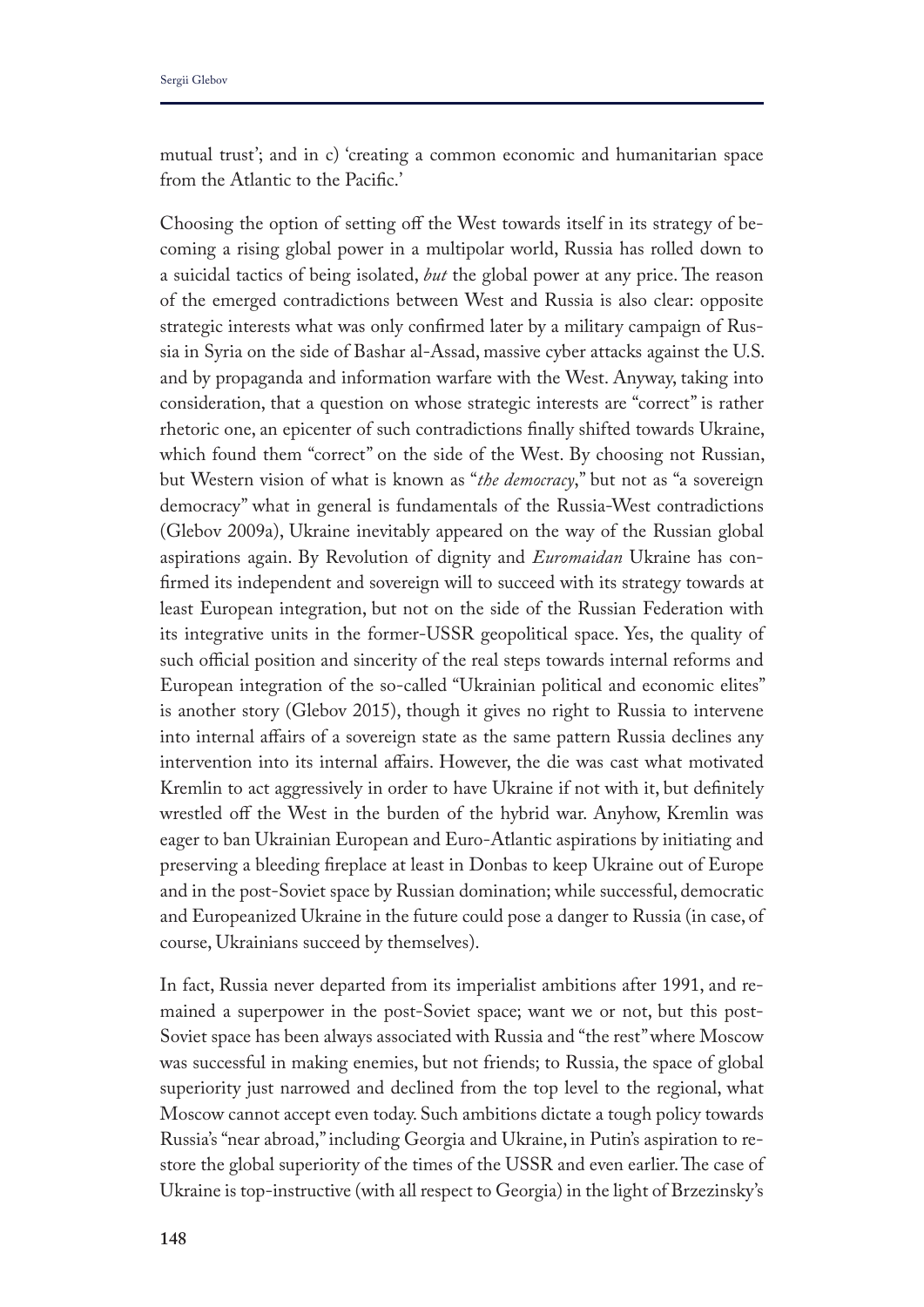well-known thesis on the specifc role of Ukraine in such a process, also known much earlier as Lev Trotsky's "There is no Russia without Ukraine" (Олийнык 2012). If paraphrase it these days, there could be Russia as a global power even without Ukraine in case Russia is democratic sometime in the future, but there is just isolated Kremlin with Ukrainian Crimea nowadays.

## **Russia's Foreign Policy Defance and European Response**

It will not be an exaggeration to say, that relations between Russia and the USA, Russia and the EU, Russia and NATO for the last three years are being tested for solidity by the sharpest confrontation between "West" and "East" since the times of the Cold War. Under such circumstances, not only the idea "of a common European security and cooperation framework" faced a powerful knock-down. A hypothetical world order based on multipolarity Russia has been insisting on since the break-up of the USSR (in the frame of the UN Charter and under its superiority) appeared under a potential military clash. Paradoxically, but a direct threat of its destruction was expressed exactly from the side of Russia. Such an inadequate and humiliating policy of Russia in the UN became not only evident, but also appeared to be the subject of strong criticism from the vast majority of the UN Security Council members when discussing the situation around Ukraine. There were Russia's colleagues in the UN Security Council which were no longer ready to tolerate a quasi-diplomatic behavior from the side of the Russian UN representatives. As Ambassador Lyall Grant, UK Mission to the UN clearly stated at the Security Council Meeting on Ukraine on August 28, 2014, 'Violating international law and the UN Charter in such a brazen manner is not compatible with Russia's responsibilities as a permanent member of the Security Council' (Gov.uk. 2014). At the same time, that means that the UN community simply has no adequate diplomatic instruments to infuence Russia at least diplomatically because of Russia's aggressive unilateral decisions.

In this context, annexation of Crimea by Russia with the further Russian hybrid aggression over the Eastern part of Ukraine and cynical behavior in the UN Security Council entered the global agenda. This agenda has been shared by all sides involved; it has been best known as the "Ukraine crisis". Even though the author of these lines is not in favor of the loose term of "Ukraine crisis," which tends to be adopted in the world-wide discourse as something "internal Ukrainian," its origin dates back to the Russia-Ukrainian dialog on the Black Sea Fleet of the former-USSR in the 1990s.

It is essential to remind in this context, that a Treaty on friendship, cooperation and partnership between Russian Federation and Ukraine with its principles of mutual respect for territorial integrity and state sovereignty are being now totally ignored was signed exactly after Ukraine has agreed to keep Russia's part of the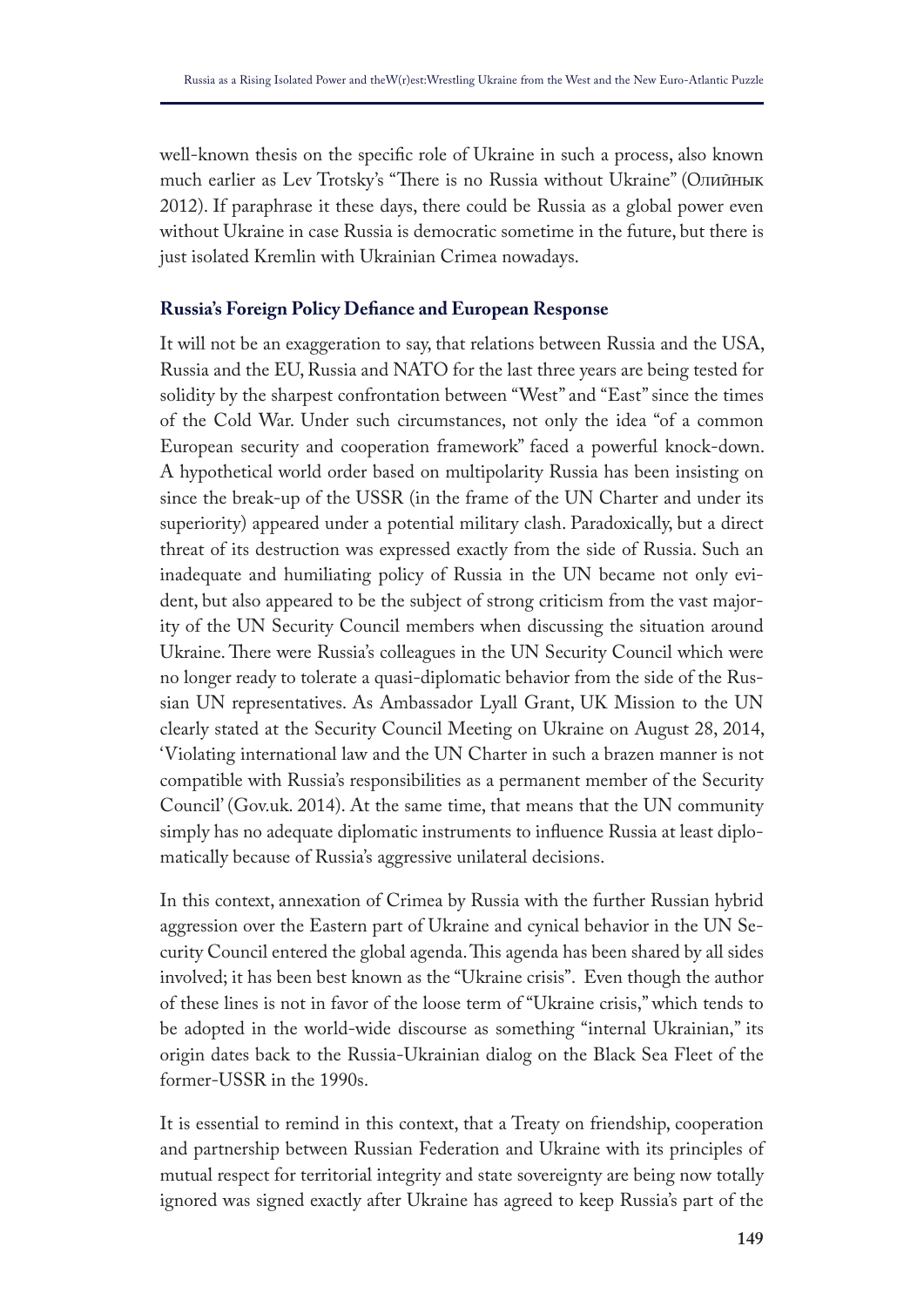Black Sea Fleet in Sevastopol until 2017 due to corresponding package of Agreements on the Black Sea Fleet of the former USSR signed just few days before on 28 May 1997. It was clear, that without military presence on the territory of Ukraine having Sevastopol and Crimea at least in a capacity of the formal land lease until 2017, Russia was not able to recognize Ukraine's sovereignty, existing borders and integrity as of the independent actor and as of a subject of international relations with whom Russia officially was ready to establish "friendship, cooperation and partnership" (Glebov 2007b).

Nevertheless, the position of Ukraine was clear from the very beginning: it was Russian military intervention into Ukraine in February 2014 which resulted in the annexation of Crimea – the 'formal act by which a state asserts its sovereignty over a territory previously outside its jurisdiction' as The Columbia Electronic Encyclopedia defines term "annexation" (Infoplease.com. 2017). The position of Russia gave no alternative as well: it was peaceful reunifcation. Meanwhile, the *Charter of the United Nations* (UN.org. 2017) in its chapter 1, article 2, and paragraph 4 forbids any threat or use of force against the territorial integrity or political independence of any state, or in any other manner inconsistent with the Purposes of the United Nations. At the same time, as to the practical position of the West, it is not even of the paramount importance what are both Ukraine and Russia doing in "their" post-Soviet "internal showdown". The most important question is where the West fnds itself within this confict.

For example, the position of the EU was also clear and called no doubts where the EU stands in this crisis. Yet on 13 March 2014 the European Parliament in its *Resolution on the invasion of Ukraine by Russia* (Europarl.europa.eu. 2014) frmly condemned 'Russia's act of aggression in invading Crimea, which is an inseparable part of Ukraine and recognised as such by the Russian Federation and by the international community…', called 'for the immediate de-escalation of the crisis, with the immediate withdrawal of all military forces present illegally on Ukrainian territory,' and urged 'full respect for international law and existing conventional obligations.' Later on 20-21 March 2014 the European Council meeting in *European Council Conclusions, para 29* confrmed, that the European Union remained committed to 'uphold the sovereignty and territorial integrity of Ukraine' and did not and would not recognize neither 'the illegal referendum in Crimea', nor 'illegal annexation of Crimea and Sevastopol to the Russian Federation.'

One may accept or not accept a term "annexation", but it is more important in our context, that this is the EU which accepts this term in its official position. Anyhow, all these diplomatic and political rhetoric in 2014 resulted in real sanctions against Russia the EU alongside with the United States enacted. Obviously, some of the EU member-states are not happy from the need to keep sanctions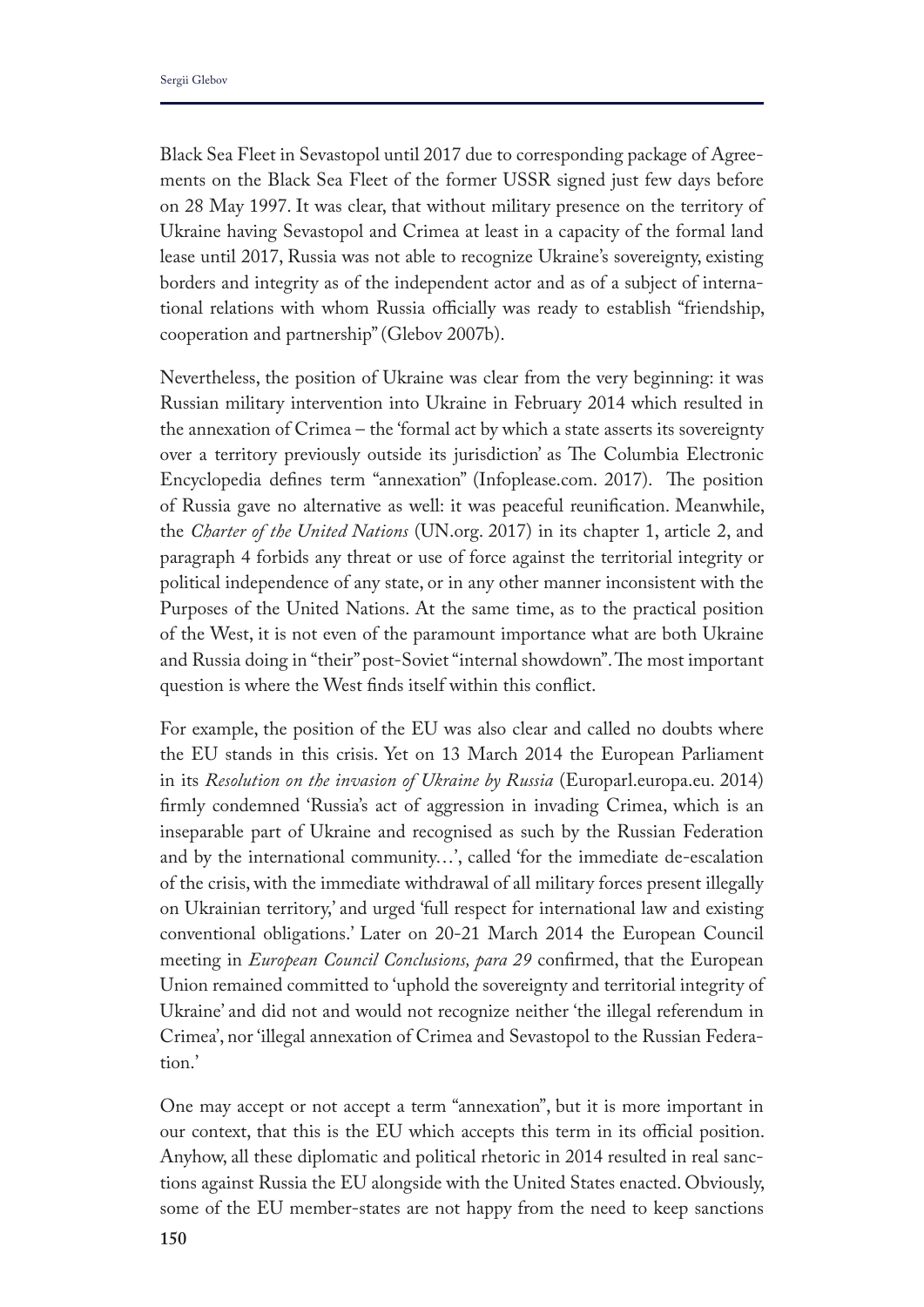against Russia for diferent reasons. For example, quite inspiring for the Russia was a message by the President of the European Commission Jean-Claude Juncker which Russian media enjoyed a lot, when he admitted in Passau on 8 October 2015 that the EU 'must make efforts towards a practical relationship with Russia. It is not sexy but that must be the case, we can't go on like this' (BBC News 2015a). Moreover, in this speech Mr. Juncker when referring to the current tensions in EU-Russia relations admitted, neither more nor less, that 'we can't let our relationship with Russia be dictated by Washington.'

In fact, both Brussels and Moscow (the EU tactically, the RF strategically though) have been always concerned by the American factor and to some extent still may be interested in minimizing American impact towards their bilateral relations. Both the EU and RF could be potentially seen as global centers of power in the multipolar world under new world order to narrow American domination in some future (in case the EU is in general intending to become a global power (Glebov 2007a), while the RF is defnitely yes). It is even possible to presume that without such tendency towards limitation of America's infuence to elaborate efective mechanism towards possible reapportionment with Russia will be an unresolved task; if in principle getting rid of the US gives any positive efect for the EU strategically. Of course, the volume of this "anti-American" interest and a scale of minimization are obviously diferent for each of them. At the same time, the EU should not underestimate Russian intentions towards itself: while Kremlin is seeking a chance to set of American and European interests towards each other, Russia in parallel is trying to weaken the EU from within. Let us also not to forget, that those Junker's statements were made before Russia initiated massive airstrikes on Aleppo and before Donald Trump was elected as a president of the USA. Both events, besides the "Ukraine crisis," made the EU worry as to the future Euro-Atlantic unity and American presence not only in the Euro-Atlantic security space. Nevertheless, having this test by Ukraine, and after by Syria, and President Trump, the EU's policy towards Russia strategically remains in line with the EU's official vision. President of the European Commission when continued the "Passau speech" did not forget to urge Russia to make a "massive" policy shift, by saying that 'the way they have acted in Crimea and eastern Ukraine is not acceptable' (BBC News 2015a). While choosing between regional interests vis-à-vis Russia and own European and common Euro-Atlantic security, the EU has been doomed to make an existential choice in favor of the latter.

That means, that having Crimea in the very focus of conflict between the EU and Russia, Brussels is doomed to have it in mind and on the table of negotiations with Russia as to the future model of the already changed relationship.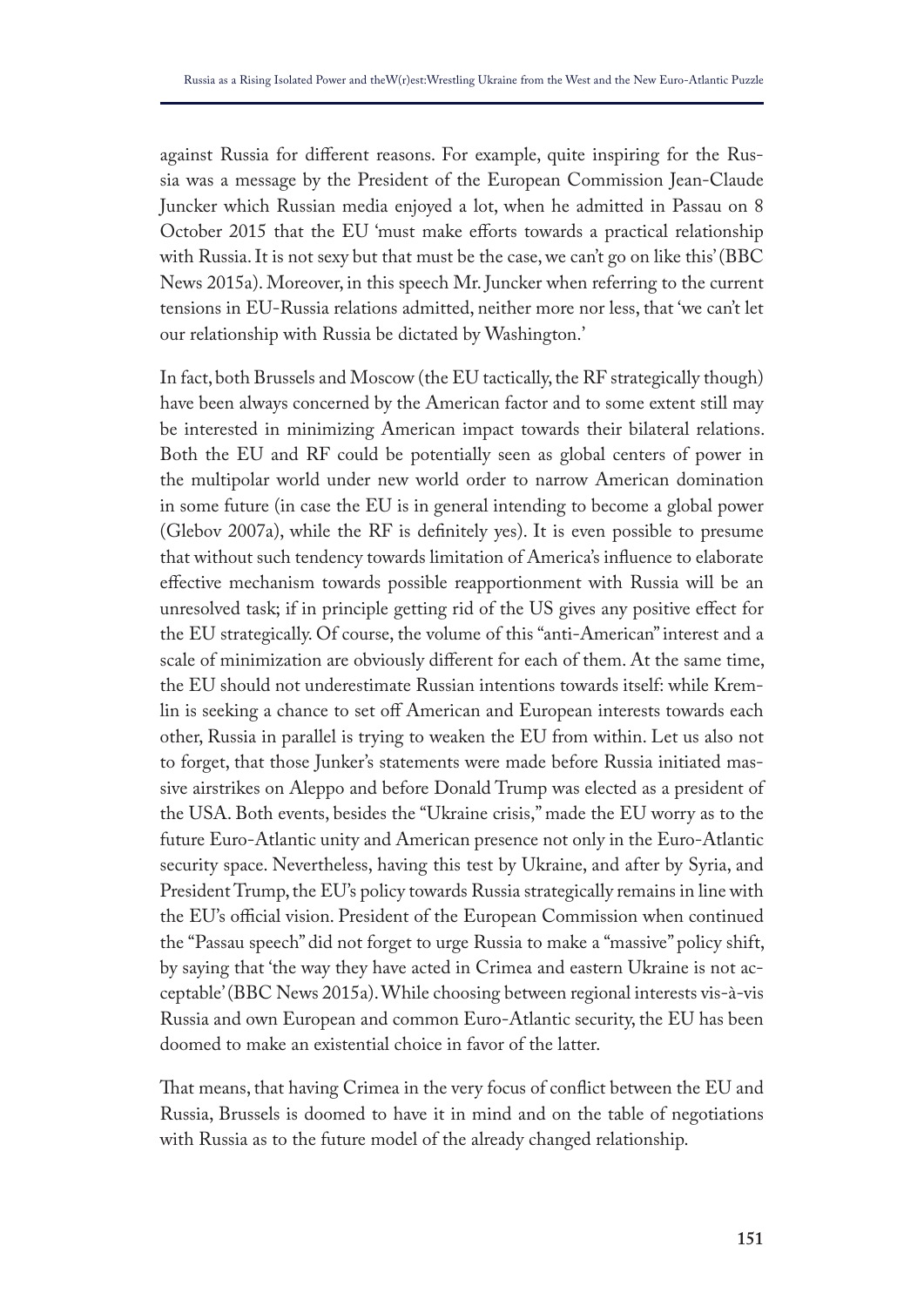# **Asymmetric policies: Normative vs.** *Realpolitik* **and Political narratives of selfisolation**

In fact, such risks like direct clash of value-based political and interest-based military strategies both of the EU and Russia towards each other has been reproduced exactly from the post-Soviet space. The first serious alarm in bilateral relations revealed itself during the Five Day war between Russia and Georgia. For example, Joenniemi and Prozorov (2010) suggest that:

*…the war between Georgia and Russia in August 2008 revealed that Europe lacks a coherent joint system of security. Not only did the current system fail to prevent the war, it also fared poorly in the task of mediation. Even more importantly, it turned out that there was little common ground as to the very principles on which European security was to be founded.* 

As it became clear afterwards, the EU was not ready to confront with Russia due to economic and political reasons. Even such foreign policy mechanism like economic sanctions against Russia was not on the table 9 years ago, not talking about any military rivalry both from the side of NATO and its European allies inside the EU. Finally, the constantly growing crisis in bilateral relations with all basic features of the open non-military confict inevitably took place in February 2014. The city of Simferopol once appeared in the gunpoint of the "polite" "little green men" localized confrontation between the EU and Russia over principles and interests exactly in the Crimean peninsula.

It is essential to outline, that with these "green man" invasion, who appeared to be the main providers of the annexation from the very beginning, the EU-Russia relations' crisis turned bilateral relations into confict which could be also identifed as "asymmetric". Tat means, that Moscow openly expressed its political will and made it clear to the EU and the rest of the West, that Russia was ready to achieve its goals defending national interests by military instruments of its foreign policy.

Instructively, at frst President of Russia Vladimir Putin denied any involvement of Russian Armed Forces, saying, that 'those' men in green 'were local self-defense units' (President of Russia, Official Web Portal 2014). That denial was understandable: by acknowledging the opposite, the act of direct aggression from the side of the UN Security Council constant member would come on the surface of the global politics, taking into account the defnition of the "aggression" by the 1974 UN 3314 *Declaration on the Defnition of Aggression*. Just to remind, that Article 3 in the paragraph "a" fxed a principle, that regardless of a declaration of war:

*…the invasion or attack by the armed forces of a State of the territory of another State, or any military occupation, however temporary, resulting from such inva-*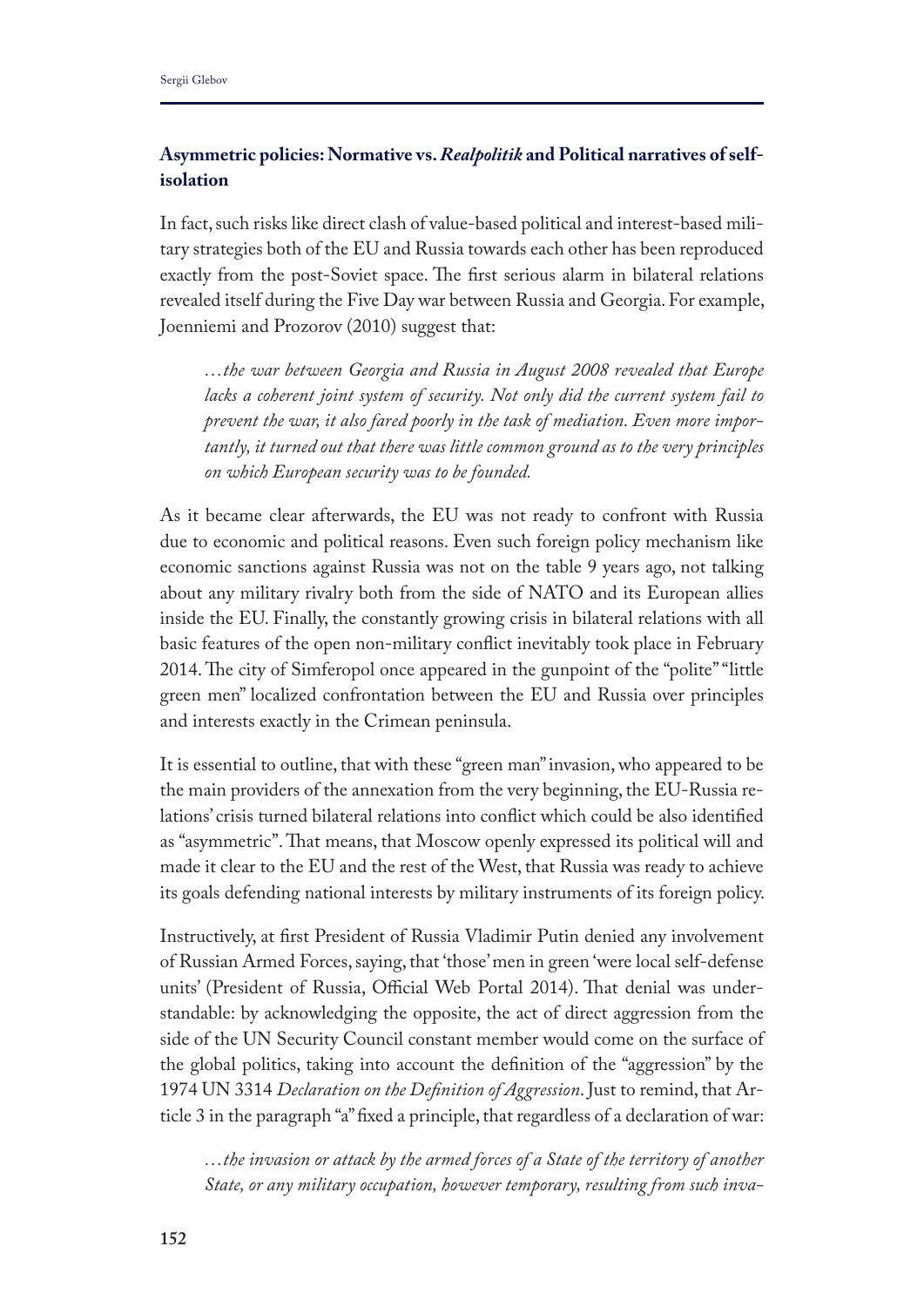*sion or attack, or any annexation by the use of force of the territory of another State or part thereof was qualifed as an act of aggression (UN General Assembly, UN.org 1974).*

Actually, that was not an unexpected outcome: the issue of Crimea as well as of the Black Sea Fleet and Sevastopol accompanied by aggressively attacking policy of Russia was always on the table of the Russia-Ukraine relations. Here is enough just to remind the decision of the Russian Parliament – Supreme Soviet of the Russian Federation – to adopt on 9 July 1993 a decree *On the status of the city of Sevastopol* (ВС РФ, Bestpravo.ru 1993), which de-jure and de-facto has been Ukrainian. The decree cited 'Russian federal status for the city of Sevastopol within the administrative and territorial borders of the city district as of December 1991' and entrusted appropriate parliamentary committee to incorporate federal status of Sevastopol into the Russian Constitution (BC P $\Phi$ , Bestpravo.ru 1993). Just to remind, this frst attempt to incorporate Sevastopol into Russian Federation was completely rejected by the UN and failed under the leading role of the UN Security Council with its President Sir. David Hannay in July 1993 (UN Security Council, UN.org 1993). One should not also forget that a risk of a military clash between Russia and Ukraine in Kerch strait was also on the table of bilateral concerns back to 2003 crisis over Tuzla Island.

As it was already mentioned, "Ukraine crisis" had no chance, but to regain both the West and Russia into the diplomatic battlefield. The war of words and meanings simultaneously formed base and background of the so-called "hybrid war" in Ukraine world-wide. It became clear, that an existing until recently quite reliable post-bipolar paradigm of the diplomatic communication and responsibility for the outspoken statements decreased the level of interstate trust dramatically since the end of the Cold War.

The behavior of the Russian president is quite instructive in this sense. First pretending that there was nothing to do with the Russian involvement, Russian president, during a question-and-answer session on 17 April 2014 with Russians in a studio audience, had to confess twice in the end, that those "little green man" in Crimea were Russian soldiers:

*'Of course, the Russian servicemen did back the Crimean self-defence forces. Tey acted in a civil but a decisive and professional manner" and later repeated once again: "Russia did not annex Crimea by force. Russia created conditions – with the help of special armed groups and the Armed Forces, I will say it straight – but only for the free expression of the will of the people living in Crimea and Sevastopol' (Washingtonpost 2014).*

There could be no other way around. Yet speaking in the trailer to a forthcoming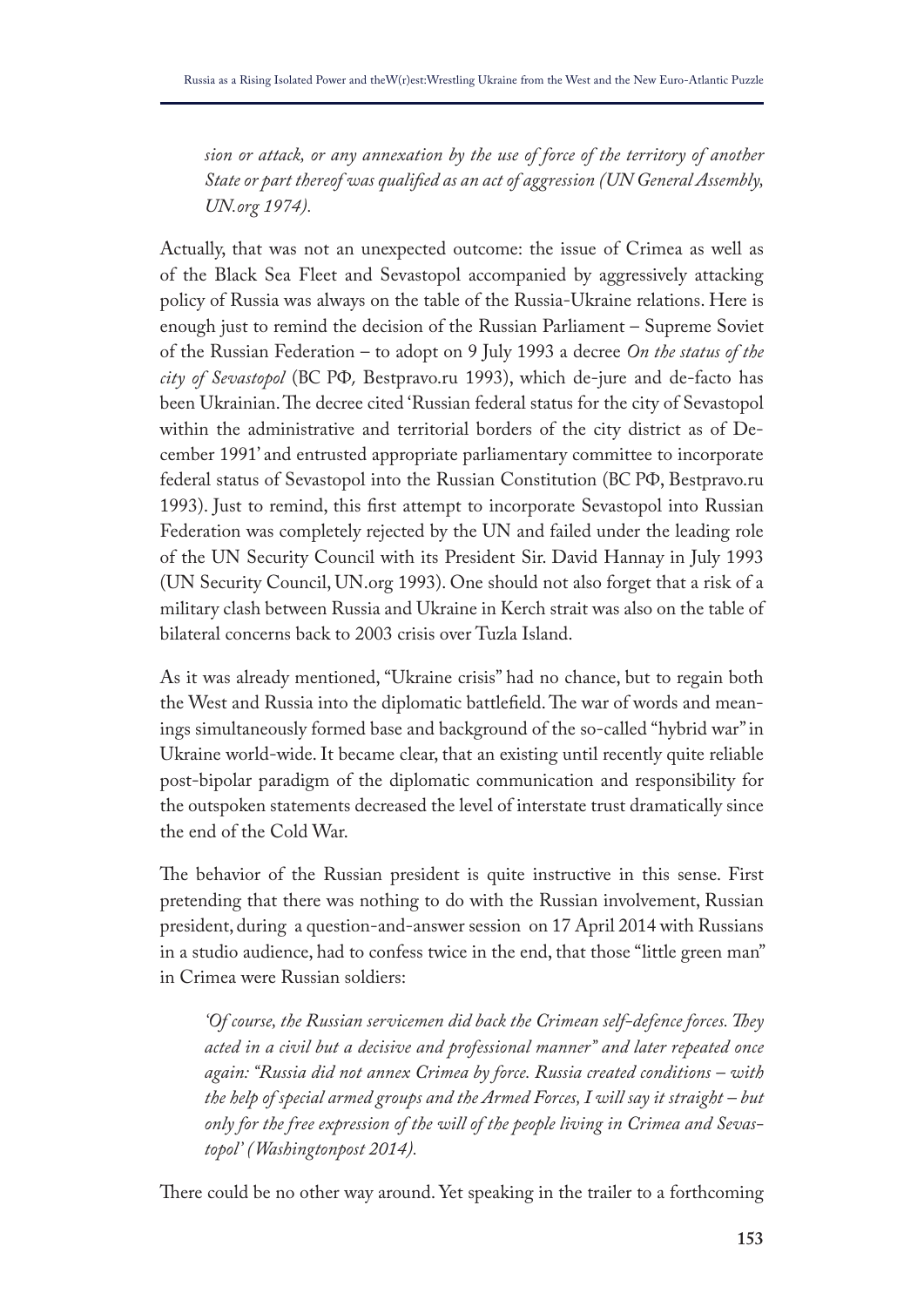Russian TV documentary on the return of Crimea to Russia lately on 15 March 2014 shown on Russian TV, 'Vladimir Putin has admitted for the frst time that the plan to annex Crimea was ordered weeks before' (BBC News 2014) the socalled "referendum on self-determination" on 16 March 2014. On 18 March 2014, Mr. Putin signs a bill absorbing Crimea into the Russian Federation, but the decision 'to begin the work to bring Crimea back into Russia,' as documentary "Crimea. The way back home" says, was made during 22-23 February 2014 overnight meeting of the Russian top-officials with Putin after failure of Yanukovych's regime in Ukraine (BBC News 2014).

And one more thing without additional comment: as to the "decisive and professional manner" of the Russian servicemen to take into consideration when dealing with current Russian methods of conducting foreign policy. Being puzzled by Putin's "human-shield", a contributor to Forbes.com Paul Roderick Gregory refecting Vladimir Putin's press conference on 4 March 2014 stressed out quite instructive quotation to have it here:

*In his incredibly frank press conference, VVP called for a highly unorthodox way of protecting Crimean civilians in the following exchange: Putin: "Listen to me carefully here! (interrupting reporter). I want to be very clear on that. If we make this decision we'll do it to protect Ukrainian citizens. And we'll see afterwards if any of their servicemen will dare to shoot on their own people who we'll stay behind, not in front, but behind! I dare them to shoot women and children – I'd like to see who would give such an order in Ukraine (Gregory, P. R. 2014).*

In general, such unprecedented case of clumsy attempt to hide annexation as a key feature of the political rhetoric from the side of the Russian president (not even touching upon statements by Russian Ministry for foreign afairs and Constant representative of the Russian Federation to the UN) leaves less hope that dialog between the West and Russia could be easily restored soon on the basis of common understanding of bilateral problems for the sake of common possible solutions. If there is no common and value-based diplomatic ground for understanding, there are no bilateral solutions, only compromises and dangerous concessions to lead for a zero sum game to exclude "win-win" result. It is obvious, that both the West and Russia are heading now to a "loss-loss" outcome.

# **"Te Black Sea-Balkan" insecurity hole of the Euro-Atlantic: Russia vs. NATO**

There is no need to discuss, why NATO matters. As it is stated in the acute "afterannexation" *Military Doctrine of the Russian Federation (approved by the President of the Russian Federation on 25 December 201, No. Pr.-2976)*, among the main external military risks on the frst place is: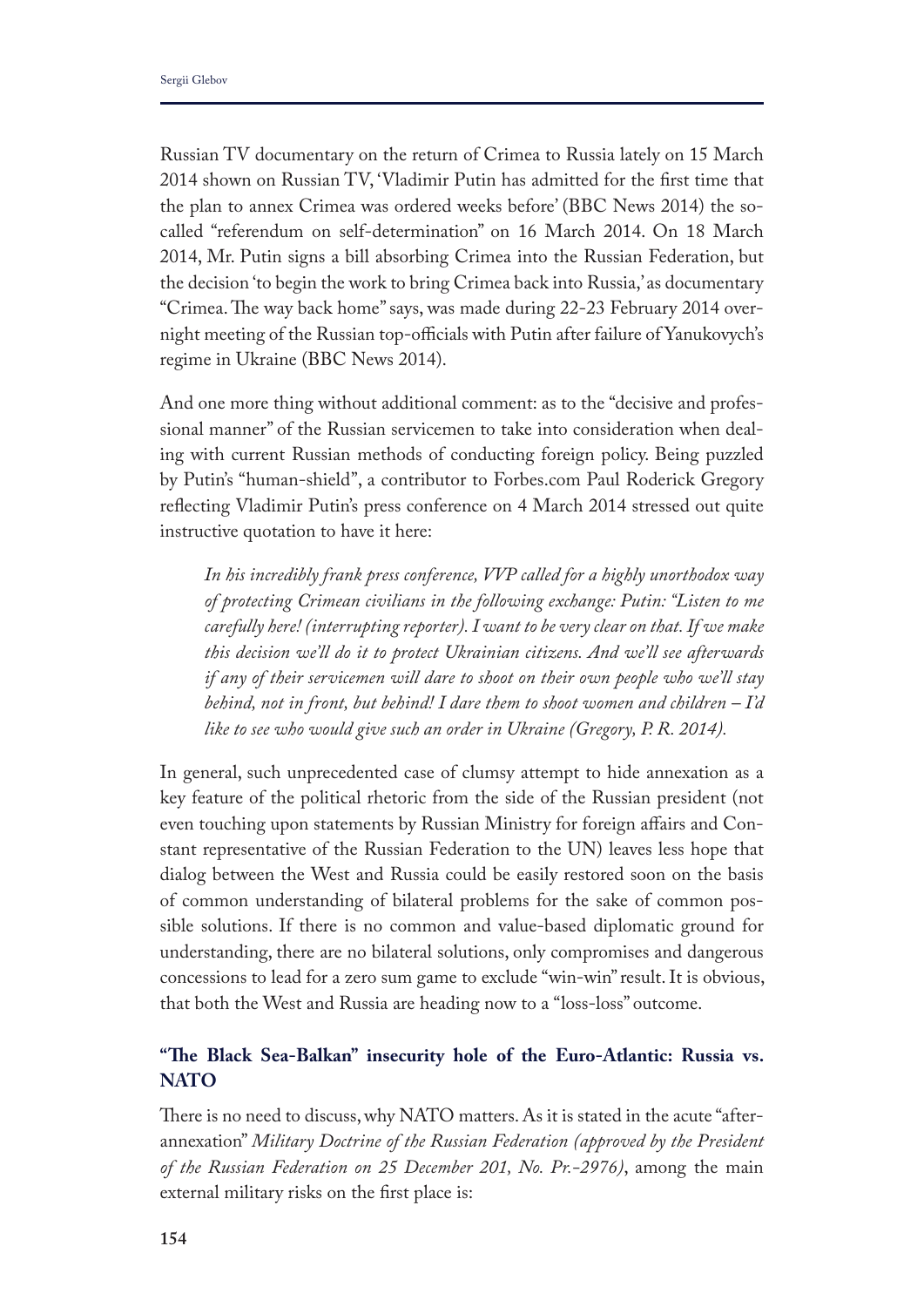*build-up of the power potential of the North Atlantic Treaty Organization (NATO) and vesting NATO with global functions carried out in violation of the rules of international law, bringing the military infrastructure of NATO member countries near the borders of the Russian Federation, including by further expansion of the alliance (s. II, para 12a).*

In his "Natofobic" speech on 24 August 2015 for Educational Youth Forum on Klyazma River, the Russian Minister for Foreign Afairs Sergey Lavrov actually confessed, that because of NATO and "NATO-centrism" which, to Lavrov's mind, did not allow cooperating with Russia, the war in Ukraine became possible:

*'… the only way is dialogue, respect for a negotiating partner's interests, and the desire to fnd consensus, which inevitably implies compromises without diktat or ultimatums… I think if the same principles were accepted by our Western partners, there would have been no confrontation over the advance of NATO's military infrastructure towards Russian borders despite earlier promises to the contrary, nor would there have been the Ukrainian crisis, if things were done through the search for generally acceptable compromise rather than ultimatums, or a "black-and-white" understanding of developments, or the either-with-usor-against-us dichotomy… Tus, they gave up on the concept of a single and indivisible space of equal security in the Euro-Atlantic area, which had been proclaimed by their leaders. Tis NATO-centrism, this attempt to preserve the divides represent a systemic problem, while the rest, including the tragedy in Ukraine, is derived from this division into friend or foe.' (En.mid.ru. 2015).* 

This is not the right place to give a critique on Russia's approach towards "the concept of a single and indivisible space of equal security in the Euro-Atlantic area" and to discuss who is responsible for the fact that this concept had failed in practice. This is another important discourse, the nature of which had been refected by the author of this chapter some time ago when proposing a concept of the "New Euroatlantism" yet in 2009 (Glebov 2009). At the same time, that was not a secret, according to the *Foreign policy concept of the Russian Federation (approved by president of the Russian Federation Dmitry Medvedev on 15 July 2008),* that Russia maintained:

*its negative attitude towards the expansion of NATO, notably to the plans of admitting Ukraine and Georgia to the membership in the alliance, as well as to bringing the NATO military infrastructure closer to the Russian borders on the*  whole, which violates the principle of equal security, leads to new dividing lines *in Europe and runs counter to the tasks of increasing the efectiveness of joint work in search for responses to real challenges of our time… (s. IV).* 

As far as Russia prefers to refer to "NATO enlargement" strategy as to "the ex-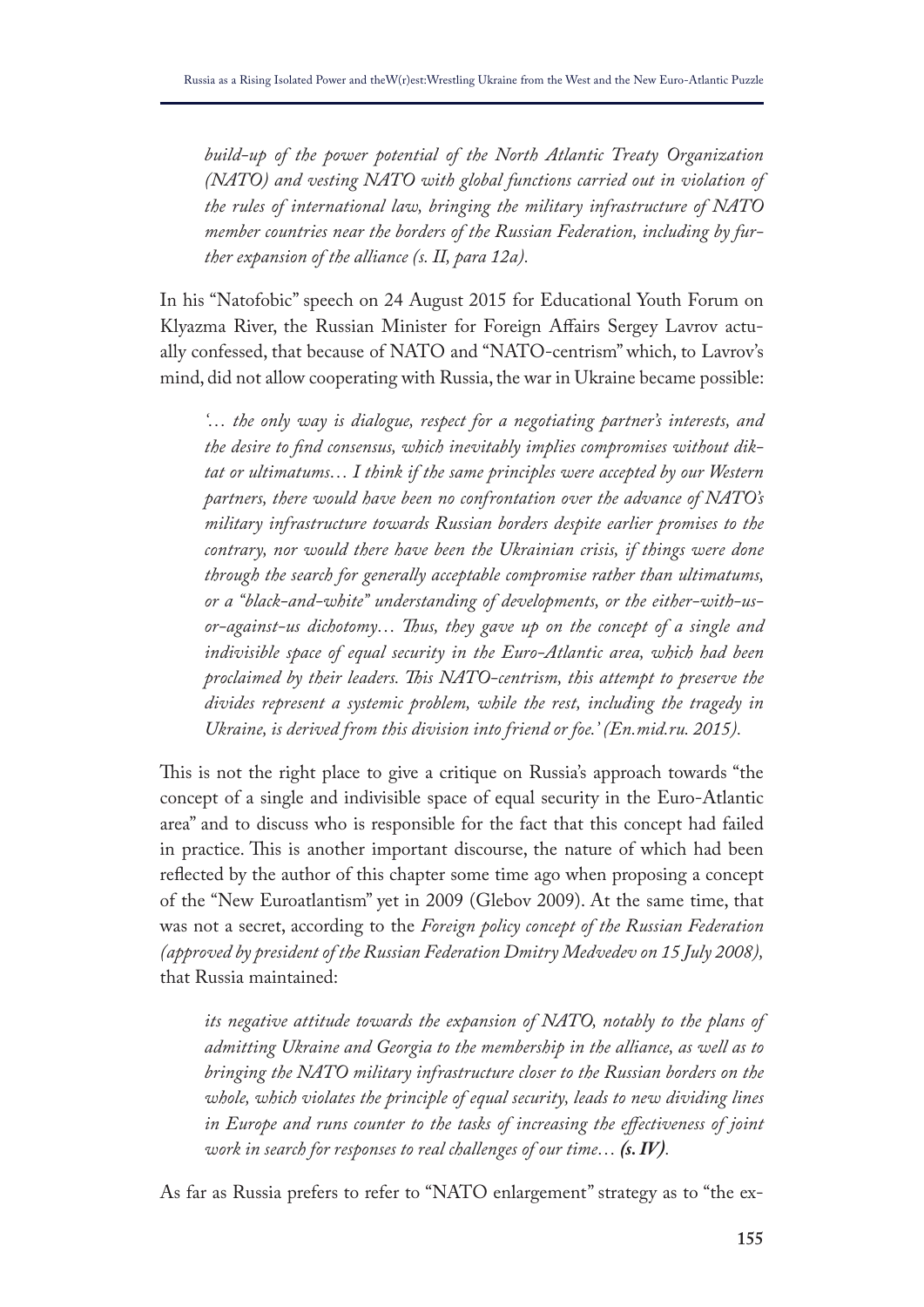pansion of NATO" (what makes diference in Russian language) there is a direct link between "NATO expansion" after-1991 syndrome and annexation of Crimea in 2014. As it turned out, an annexation of Crimea in February-March 2014 was partly justifed by Russian President Putin when introducing NATO and its ephemeral intention to expand as a motivation to have Crimea "back home":

*'If we don't do anything, Ukraine will be drawn into NATO sometime in the future. We'll be told: "Tis doesn't concern you," and NATO ships will dock in Sevastopol, the city of Russia's naval glory… if NATO troops walk in, they will immediately deploy these forces there. Such a move would be geopolitically sensitive for us because, in this case, Russia would be practically ousted from the Black Sea area…' (Washingtonpost.com 2014).* 

It is important to stress out, that at the beginning of 2014, contrarily to 2008 though, the issue "of admitting" Ukraine to the membership in the alliance was not and could not be on the table at all (Ukraine even officially possessed a "nonaligned" status since 20 July 2010 until 23 December 2014). Abovementioned "explanation" by Russian President Putin had to be dislocated by existing reality, but in contrast to this turned into rational once being incorporated directly into Kremlin's "anti-NATO" discourse primarily for the Russian audience and adepts of the "Russian spring" outside. Anyway, there is a fear, that this is Russia which is considering Crimea as "an impregnable fortress" (TASS Russian News Agency 2015b) and the bridgehead against NATO. There is a clear interest in Kremlin to turn the peninsula into colossal military base as the one integral fortress of the "Russian world" with its spiritual Orthodox cradle against NATO "expansionism", Americanism and Westernization. Symbolically, but this frontier between "us" and "them" exactly found its epicenter in the ancient Chersonese – now City of Sevastopol where Christianity was spread towards Eastern Slavic lands centuries ago. Thus, when dealing with NATO "expansion/enlargement" case, one should not underestimate the role of Russia within current NATO-Montenegrin relations and its infuence on the regional and Euro-Atlantic security in general.

The case of a political disorder in Montenegro with anti-government protests in Podgorica on 24 October 2015 and one year later in October 2016 was not accidental. Once Montenegrin Prime Minister Milo Djukanovic accused Russia of supporting Serbian nationalists in a bid to force a regime change in 2015 (Themoscowtimes.com 2015), situation has changed dramatically. As it turned out, NATO again appeared in the focus of the Russian strategy in the Big Mediterranean. As it was reported in October 2015, 'Djukanovic referred to three past Russian Foreign Ministry statements to support his claim that Russia opposes the country's political course, including its bid for accession into the NATO military alliance'(Themoscowtimes.com 2015). Nevertheless, a formal invitation was issued by the Alliance on 2 December 2015, with accession negotiations con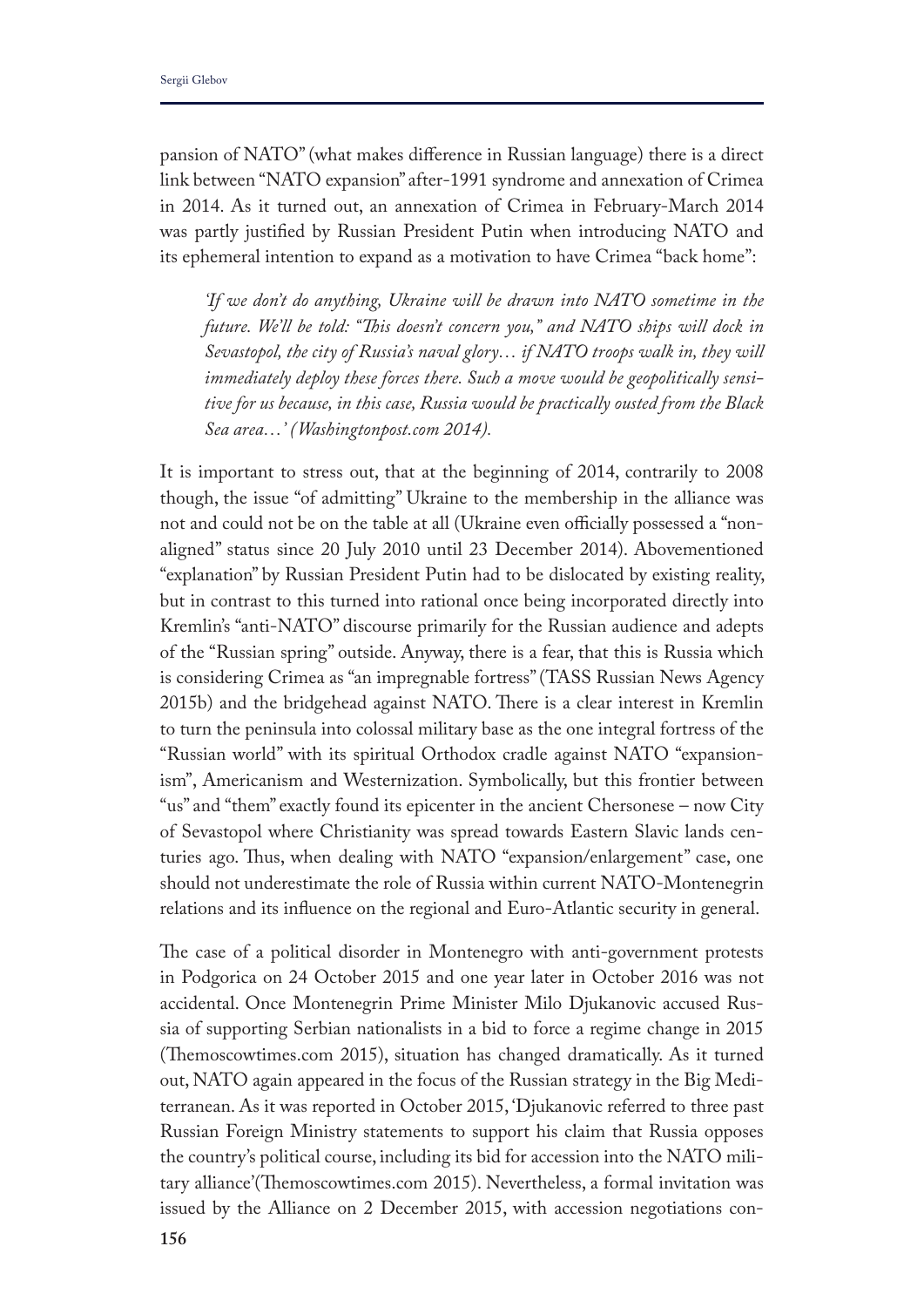cluded with the signature of an accession protocol in May 2016. NATO Deputy Secretary-General Rose Gottemoeller says that she expects that the tiny Balkan country will become a member in spring 2017 after all 28 NATO member states and Montenegro ratify the agreement in their parliaments (Foxnews.com 2016). At the same time, Montenegro officials have accused Russia of standing behind an alleged coup on Election Day in October 2016 to topple the pro-Western government because of its NATO bid (Foxnews.com 2016). This time things went in more dangerous way. A Montenegro prosecutor has accused Russians of planning to assassinate Montenegro's premier. Police arrested 20 Serbian nationals during October's 2016 elections, including a former commander of Serbia's special police forces (DW.COM. 2016). There are also allegations that Russia has backed the opposition and protests against NATO which also accompanied October's 2016 elections in Montenegro against pro-NATO government. So, it looks like now the car with the title "Montenegro" replaced Georgia and Ukraine on the track to NATO, what inevitably led to the meeting with the "Russian rising locomotive" at this track.

At the same time, putting such discourses aside which are subjects for another deep research, and according to such logic of accusations in "NATO-centrism", there is a clear signal from the Russian Federation to be taken into consideration, that Russia is ready to wage hybrid wars and launch preemptive hybrid attacks against any country, including those NATO-members neighboring Russia, which dared to express its security needs opposite to Russia's expectations (Glebov 2016a). In this respect, a special focus should be made on a Turkish-Russian regional knot. Its further development should be fxedly monitored on the permanent basis for the known reasons what has been also analyzed recently (Glebov 2016b), including the outcomes of the Ambassador of the RF Andrey Karlov's assassination in Ankara in December 2016.

#### **Russia as a rising security challenger to the U.S.**

From just verbal cross-fre with the West as an element of the "soft-ofensive" foreign policy practice, Russia from the very beginning of the annexation started to fex its muscles in a "hard" security manner with a long-run confrontational perspective both at global and regional levels. This touches upon not only jeered provocations with groups of Russian warplanes conducting large-scale maneuvers in international airspace against NATO member-countries all over the Black, Baltic and North seas and the Atlantic Ocean, or strategic plans of Kremlin towards Crimea. This is also not just an attempt to rely on the Kremlin's invented style of the loose "import substitution" response against economic sanctions on the way to self-isolation *a-la* Stalin's autarky policy during the times of *Industrialization*. Kremlin seems to be ready to confront the West conceptually on the top of the world politics (even though unlike Stalin, Kremlin with its cleptocracy has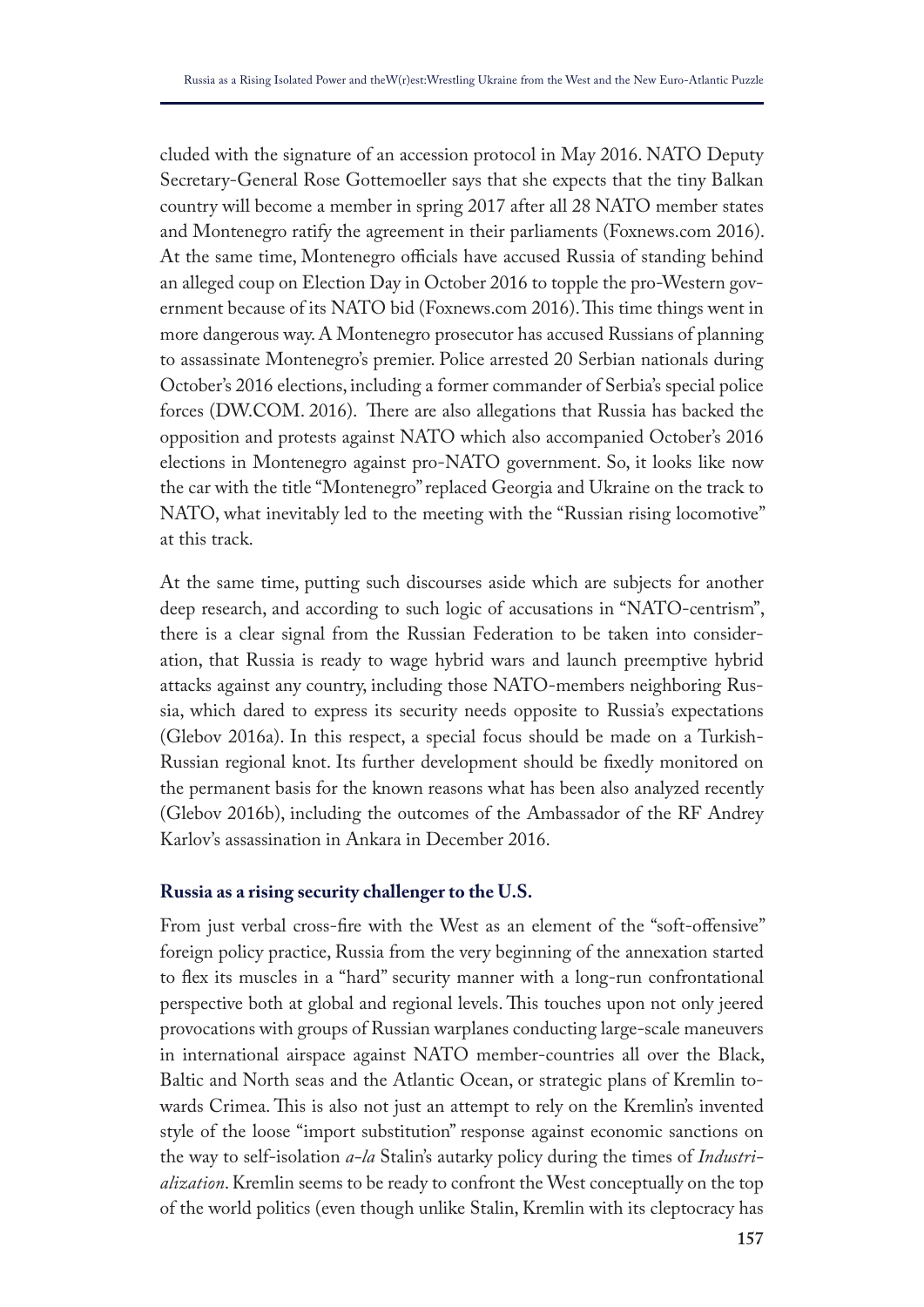nothing to contrapose even to a felonious *Industrialization* of 1930s to strengthen the state from within to confront a "hostile" external environment of the XXI century).

In his speech at the Valdai International Discussion Club on 22 October 2015, Russian President Putin took as 'absolutely natural' 'competition between nations and their alliances' if 'this competition develops within the framework of fxed political, legal and moral norms and rules' (President of Russia, Official Web Portal 2015). As President Putin pointed out:

*'Otherwise, competition and conficts of interest may lead to acute crises and dramatic outbursts… What, for instance, could such uncontrolled competition mean for international security? A growing number of regional conficts, especially in 'border' areas, where the interests of major nations or blocs meet' (President of Russia, Ofcial Web Portal 2015).*

By saying this, Putin actually justifed the right of great powers to wage wars "especially in 'border' areas, where the interests of major nations or blocs meet." Ukraine and the Black Sea region appeared exactly the same "border" area where "such uncontrolled competition" takes place. By saying all these, such approach from the side of the Russian President exactly justifes the right of the Russian Federation to attack Ukraine, because it was a victim of the aggressive policy of NATO, of course, as Putin pretends to be sure. It simply works in a manner "we attacked Ukraine, because America pushed us to do this." Even if we accept the phenomenon of the "uncontrolled competition" as the one, which looks like inevitable in international relations nowadays, could annexation of the territory of the foreign independent state be an excuse being itself the act of destruction of the set of previously "fixed political, legal and moral norms and rules"? That means that Ukraine as well as some other states is doomed to become hostages of the global competition between West and Russia. There is a strong need to answer a question on who is responsible for breaking down those "fxed political, legal and moral norms and rules." There is a question to the U.S. and its allies if they believe that great powers have a right to wage wars, what actually opens a new discussion which brings us back to the Interwar period and General Treaty for Renunciation of War as an Instrument of National Policy, best known as a Kellogg–Briand Pact of 1928.

Obviously, the USA for many reasons cannot stay away from such developments and new American President Donald Trump has to give right answers sooner or later. A new American leader has to take into account that it was Russia itself which securitized the American factor to introduce it into a security discourse over Ukraine. That had happened from the very beginning when Putin's regime blamed the U.S. for the "Ukraine crisis". In the documentary, which marked a year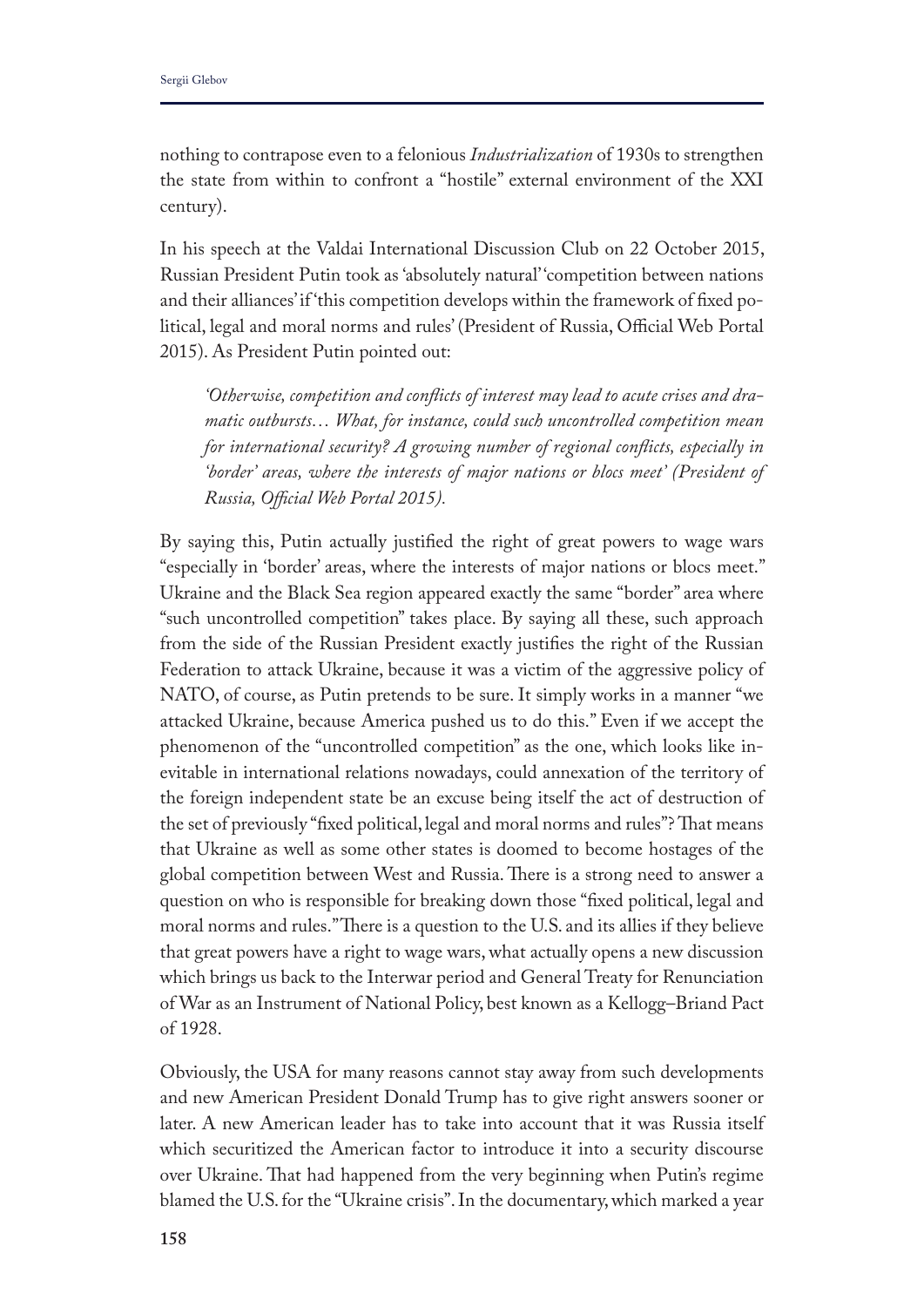since the referendum that saw Russia take control of Crimea,

*Mr. Putin described the Ukrainian revolution to oust Viktor Yanukovych in February 2014 as an armed coup "masterminded by our American friends" with the readiness to use nuclear weapons 'if necessary" (Withnall 2015).* 

'We were ready to do that,' Putin said when asked in a documentary flm about Russia's takeover of Crimea if the Kremlin had been prepared to place its nuclear forces on alert. The Russian leader said he warned the U.S. and Europe not to get involved, accusing them of engineering the ouster of Russian-backed Ukrainian President Viktor Yanukovych. 'That's why I think no one wanted to start a world conflict' (Meyer 2015). There are almost no doubts, that 'Russia's retaking of Crimea could give it a crucial head start in the event of a global confict' (Kureev 2015). Later in the acute *Russian National Security Strategy of 31 December 2015, s. II, para 17* Russia officially stated, that 'the support of the United States and the European Union for the anti-constitutional coup d'etat in Ukraine led to a deep split in Ukrainian society and the emergence of an armed confict.'

When talking about global effects already made by security outcomes of the "Ukraine crisis," an issue of nuclear safety and non-proliferation regime should be discussed immediately.

One should not underestimate a threat of the on-going nuclear rivalry in the Black Sea region as a Russian trend towards nuclearization of the peninsula. Crimea is not just conventional "Russian impregnable fortress," but may become a nuclear one soon. As Mikhail Ulyanov, the head of the Foreign Ministry's nonproliferation department, said in March 2015 'Russia can deploy nuclear weapons in Crimea as the peninsula is part of its territory' (TASS Russian News Agency 2015a).

One should not also forget, that the act of direct aggression from the side of the 1994 Budapest Memorandum's on Security Assurances signatory who confrmed, that it would 'respect the independence and sovereignty and the existing borders of Ukraine' and 'refrain from the threat or use of force against the territorial integrity or political independence of Ukraine, and that none of their weapons will ever be used against Ukraine' (Msz.gov.pl. 1994) ruins not only general principles of the international relations and existing system of international law, but also global nuclear deterrence system. For instance, in the interview for RBC-Ukraine diferent Members of Parliament from EU countries identifed the issue of the Russian nuclear weapons in Crimea as the most challenging for NATO and the USA (Шпайхер 2015).

The deployment of nuclear platforms within striking distance of NATO forces including Iskander tactical ballistic missile systems to the Kaliningrad region,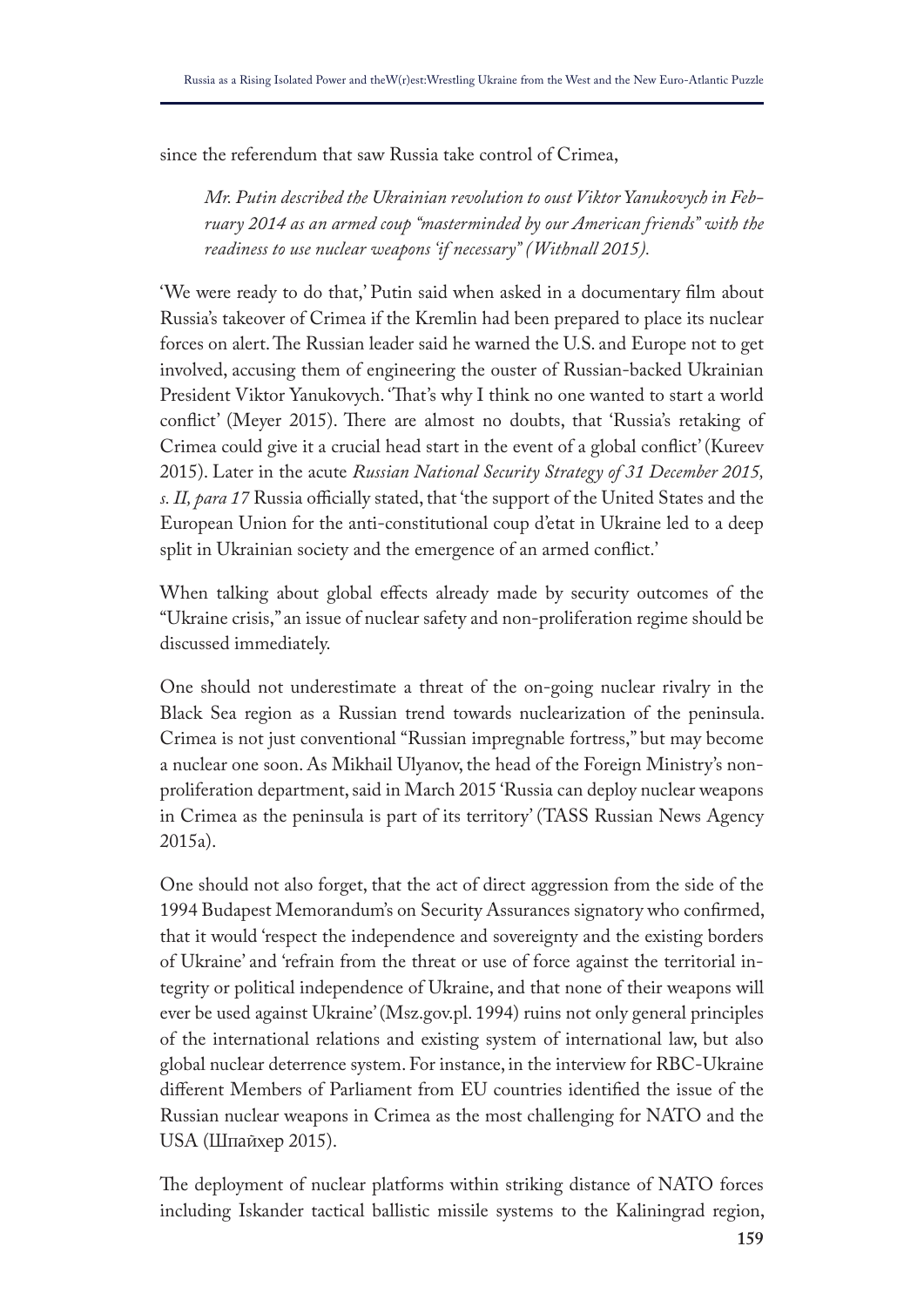highlights the role of nuclear weapons in Russia's national security strategy, said Michaela Dodge, a policy analyst at The Heritage Foundation (Peterson 2015). As BBC News defence and diplomatic correspondent Jonathan Marcus admits, that 'Russian President Vladimir Putin has placed a renewed emphasis upon his country's nuclear arsenal' not accidently:

*'Tis is in part a refection of Russia's continuing conventional military weakness… What most alarms the West is the renewed emphasis in Russian rhetoric on nuclear rather than conventional forces. Treats to deploy short-range nuclear weapons in Crimea have been accompanied by veiled warnings of nuclear targeting against NATO members who might host ballistic missile defences' (BBC News 2015c).*

Even out of the global multilateral conventional and strategic military context, "Ukraine crisis" has targeted US-Russia bilateral strategic cooperation in the space feld. As NBC with an American space journalist and historian James Oberg alarmed in September 2014,

*'As the International Space Station gets ready for a routine change of crew using Russia's Soyuz spaceships, the Russian government seems to be initiating a subtle gambit to force the United States into a diplomatic trap over the status of Russian-occupied Crimea. Here's how it works: Either the United States acknowledges the legitimacy of the recent Russian annexation of that Ukrainian province, or it will be forced by existing agreements to disqualify NASA astronauts from fying aboard Russia's spaceships, which currently provide the only means to get astronauts to and from the space station…' (Oberg 2015).*

It looks like Russia has additional global trumps in its hands to blackmail the USA in order to enforce the White House to be manageable in the issue of Crimea and wider in more "pro-Russian" way; as James Oberg (2015) concluded, 'no Crimea trip, no space trip.' Expanding this to the rest of the bilateral US-RF agenda, the U.S. did face a challenge in face of Russia which will be bulldozing President Trump in a way "no Crimea trip, no global peace". The ball is on the Trump's side: let us trace what Donald Trump's team responds in America's turn to all Russia's security challenges.

# **Conclusion**

Russia, when crossed the red line with Ukraine in February-March 2014, became the frst former superpower, the frst nuclear state with the second largest nuclear arsenal in the world and the frst constant member of the UN Security Council to capture the territory of a neighboring country to integrate it into itself. Sacralization of the fashioned "soft-power" approach and illusion of the omnipotence of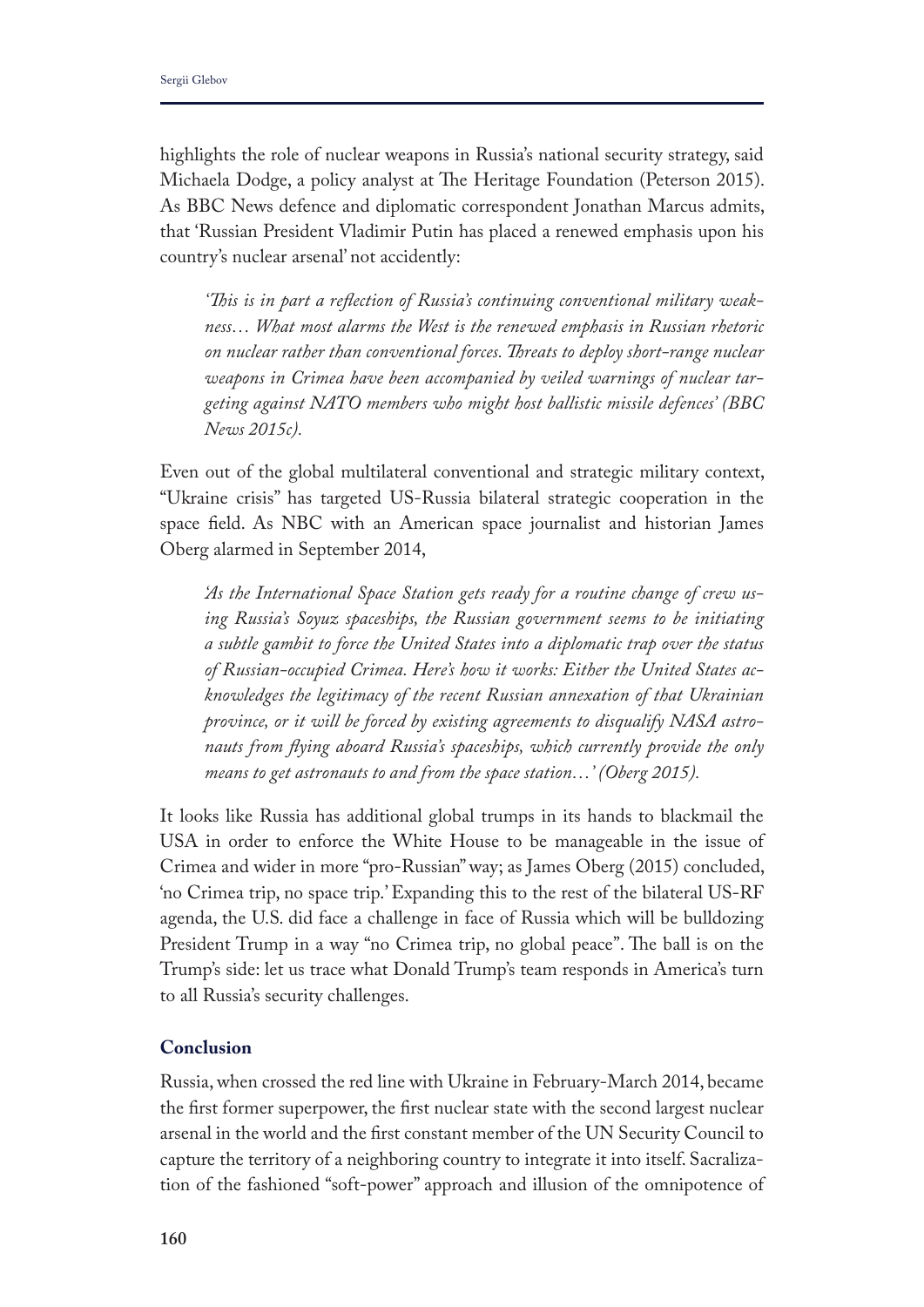normativism in Europe made tanks and cannons almost not eligible and out of the context of the international dialog, including with Russia before 2014. In fact, Russia has used quite successfully such Western geopolitical purblindness. Moscow, in its turn, openly expressed its geopolitical will and made it clear to the West that Russia was ready to defend its security interests and satisfy own geopolitical ambitions by using military power neglecting international law.

The case of annexation of Crimea showed up not only different strategies, but also resources to pursue purposes and defend interests. While the EU as a "normative" power has limited "soft" instruments of confront "hard" power, the most radical among which are economic sanctions, Russian Federation saw no UN and OSCE diplomatic barriers and ultimately relied on military force. Besides, by using it directly against Ukraine, Russia showed no reverence for the EU and the rest, because it looks like Moscow did not worry too much about outside reaction being in the epicenter of the strong international atmosphere of suspicions about Russian invasion in Crimea. They were only confirmed by Russian president Putin without any reliable chance to hide Russian involvement from the international community.

The war imposed on Ukraine and Russian military aggression brought us decisively back to the times of the Cold War and revived the days of triumph for the neo-realists. Tis fact requires a profound resetting of the whole system of global and regional security architecture taking into account a military threat coming from Russia's conventional forces and its nuclear bravado the UN, OSCE, the EU, or even NATO cannot handle. All this is rather dramatic, given that Russia is still an actor expanding its global infuence. Paradoxically, but potentially remaining one of the global centers of the future multipolar world, Russia made its "best" to block it. Instead, Russia on the way to multipolarity in the frame of the UN has already ruined fundamentals of the multipolar world order when initiated "Ukrainian" campaign. Any kind of world order based on multipolarity should presume, to our mind, sustainability of the global development and stability of an international system under mutual security guarantees which exclude direct military clash between those centers of power. Otherwise, it will not be an order, but permanent chaos on the edge of the global war; what actually is taking place nowadays in the world, which has been splinted into just two confronting centers – East and West with a "wait and see" attitude so far from the potential competitor to both of them – China.

Thus, Russia remains a great power, though already isolated one. Abovementioned observations, however, are launching even more dangerous scenario of the future developments as far as Russia, being entrapped by global dispraise, and in a state of security stress and political despair has been motivated to fnd the way out by all means in a way "the empty vessel makes the greatest sound". At the same time,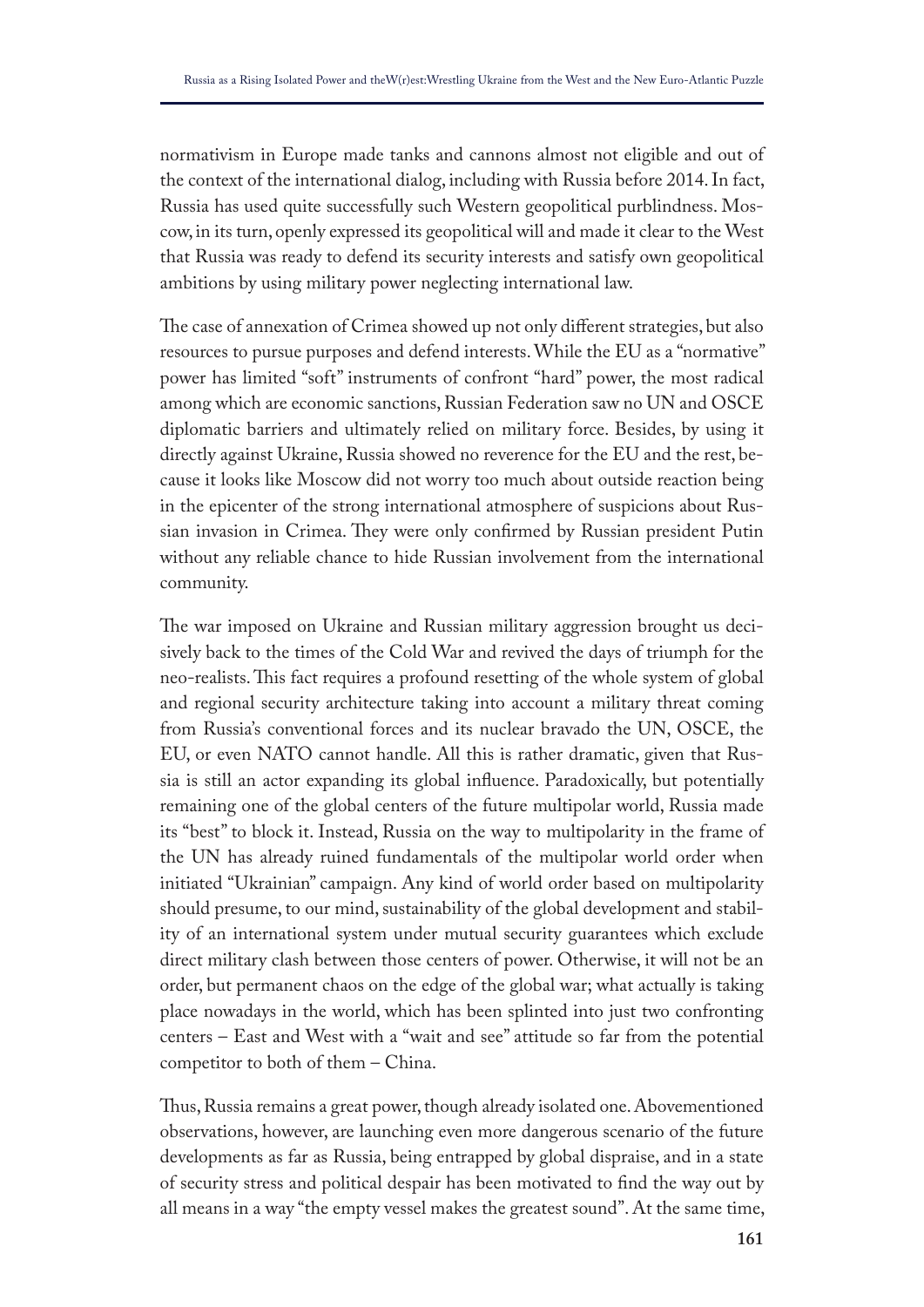Kremlin has fnally separated itself from the West and discarded Russia from the further discourse on creation of a common European and Euro-Atlantic security and cooperation framework. On the way to self-isolation, Kremlin in its orientation to the "greatness" of the USSR risks to repeat its geopolitical destiny. Current military campaign in Syria, danger to lose word competitions, including possible boycott of the Football World Cup 2018, and total militarization in response to the West fully corresponds to the military campaign of the USSR in Afghanistan, boycott of the Moscow Olympic Games-80 and Star Wars military expenditures provocations to facilitate dissolution of the USSR in the end.

All these give no perspectives for the further rapprochement between East and West if not Ukraine is sacrifced by actual and rising global powers for the sake of deceptive peace between two of them. Even in this case all sides involved obtained another red line not to cross in order not to be associated with an isolated aggressor: the United Nations General Assembly on 19 December 2016 voted for a resolution on human rights in Crimea, which became the frst international document designating the Russian Federation as an occupying power and the Autonomous Republic of Crimea and the city of Sevastopol as a temporarily occupied territory; the resolution confrmed the territorial integrity of Ukraine and reafrmed the non-recognition of the annexation of the Ukrainian peninsula (UNIAN Information Agency 2016).

#### **Bio**

Dr. Sergii V. Glebov is an Associate Professor at the Department of International Relations, Leading Research Fellow at the Center for International Studies (http://cis-onu.com/), and Dean of the School of International Relations at the Institute of Social Sciences, Odessa Mechnikov National University (ONU). He received his Ph.D. in June 2002 for his thesis entitled: "Constructing Security and Cooperation System in the Black Sea Region and the Role of Ukraine in this Process (1990s)." Courses currently taught: Problems of the Black Sea region, Foreign Policy of Russia, Contemporary History of Europe and America (1945 -), Theory of State and Law. His research and teaching interests are in the feld of foreign and security policy of Ukraine, international relations in the Black Sea-Caspian region, European and Euro-Atlantic security, foreign policy of Russia, NATO-Ukraine, EU-Ukraine relations. In 2000/2001 he was a visiting scholar at the Center for European Studies, University of Exeter (Exeter, UK) and at Columbia University, Harriman Institute (New-York City, USA) in 2003. He received several individual and institutional fellowships, including from HESP/AFP Open Society Institute (Budapest, Hungary), Carnegie Foundation and Jean Monnet Program. He has been involved into several TEMPUS/Erasmus+ Projects in the sphere of Higher Education. He wrote about 60 scientifc works which were published in national and international editions; speaker and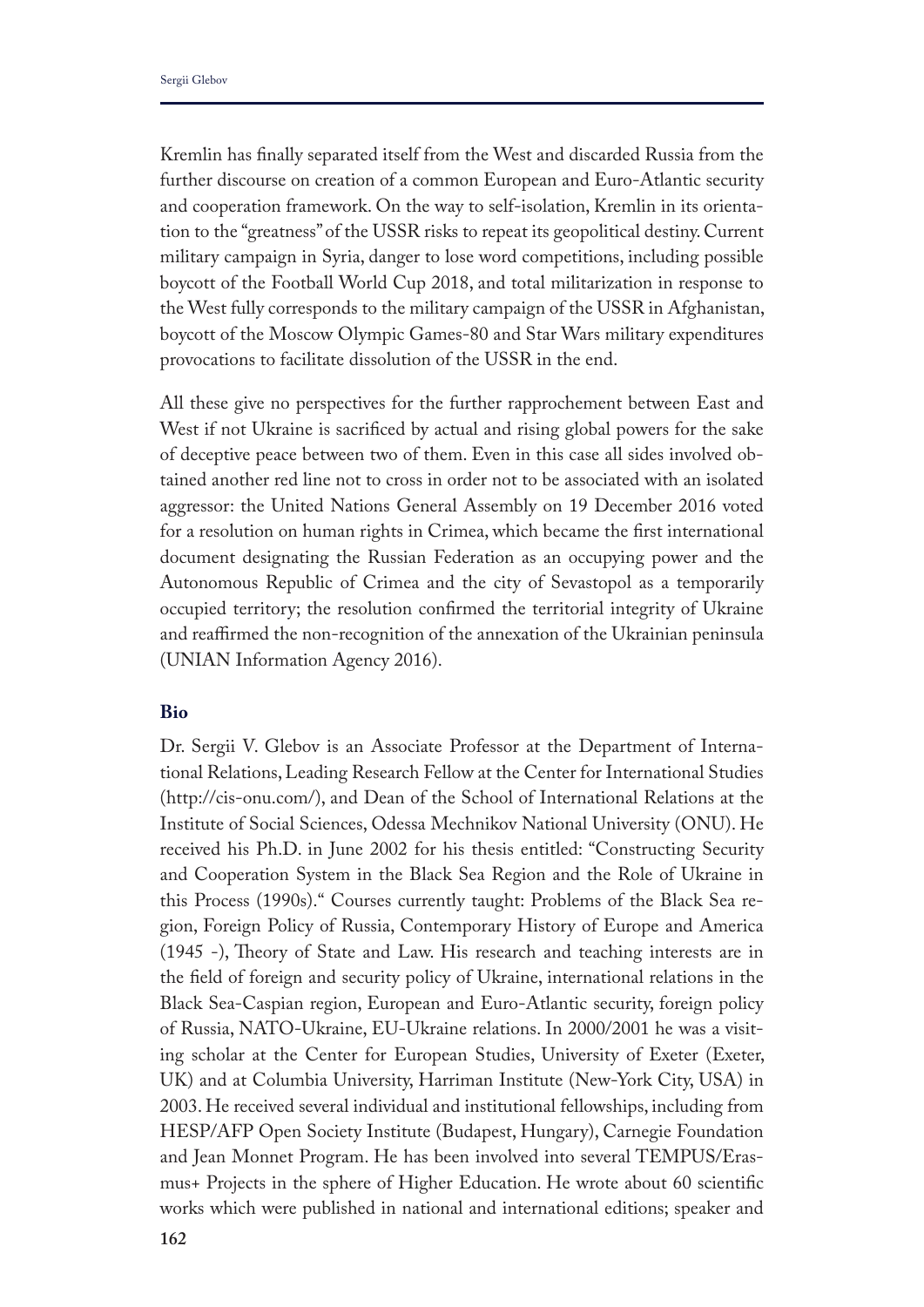presenter in numerous scientifc events in Europe and USA. Now he is working on the individual monograph with the working title "The Black Sea Region: the Case for System Analysis". He is author and host of political programs at the Odesa Media TV-Radio Group "GLAS" (www.video.glasweb.com).

## **References**

- Asmus, R. (2006). Next Steps in Forging a Euroatlantic Strategy for the Wider Black Sea. In: Ronald D. Asmus, ed., Next Steps in Forging a Euroatlantic Strategy for the Wider Black Sea, The German Marshall Fund of the United States. [online] Available at: http://www.harvard-bssp.org/static/fles/271/ BSBook.pdf [Accessed 6 Jan. 2017].
- BBC News, (2014). Putin reveals secrets of Russia's Crimea takeover plot BBC News. [online] Available at: http://www.bbc.com/news/world-europe-31796226 [Accessed 6 Jan. 2017].
- BBC News, (2015a). EU must improve Russia ties, says Commission chief Juncker - BBC News. [online] Available at: http://www.bbc.com/news/ world-europe-34486157 [Accessed 6 Jan. 2017].
- BBC News, (2015b). EU must improve Russia ties, says Commission chief Juncker - BBC News. [online] Available at: http://www.bbc.com/news/ world-europe-34486157 [Accessed 6 Jan. 2017].
- BBC News, (2015c). Putin: Russia to boost nuclear arsenal with 40 missiles BBC News. [online] Available at: http://www.bbc.com/news/world-33151125 [Accessed 6 Jan. 2017].
- BBC ȁкраїна, (2015). МИД: все ядерные объекты в Крыму являются собственностью ȁкраины - BBC ȁкраїна. [online] Available at: http:// www.bbc.com/ukrainian/rolling\_news\_russian/2015/06/150612\_ru\_n\_ crimea\_nuclear [Accessed 6 Jan. 2017].
- DW.COM., (2016). Russians behind Montenegro coup attempt, says prosecutor | Europe | DW.COM | 06.11.2016. [online] Available at: http://www.dw.com/ en/russians-behind-montenegro-coup-attempt-says-prosecutor/a-36284714 [Accessed 6 Jan. 2017].
- En.mid.ru., (2015). Foreign Minister Sergey Lavrov's remarks and replies to questions at the Russian Terra Scientia Educational Youth Forum on Klyazma River, Dvoriki, Vladimir Region, August 24, 2015. [online] Available at: http://en.mid.ru/en/web/guest/foreign policy/news/-/asset publisher/ http://en.mid.ru/en/web/guest/foreign\_policy/news/-/asset\_publisher/ cKNonkJE02Bw/content/id/1680936 [Accessed 6 Jan. 2017]
- Europarl.europa.eu., (2014). Texts adopted Thursday, 13 March 2014 Invasion of Ukraine by Russia - P7\_TA(2014)0248. [online] Available at: http://www. europarl.europa.eu/sides/getDoc.do?type=TA&reference=P7-TA-2014- 0248&language=EN [Accessed 6 Jan. 2017].

European Council, (2014). European Council Conclusions, 20-21 March 2014,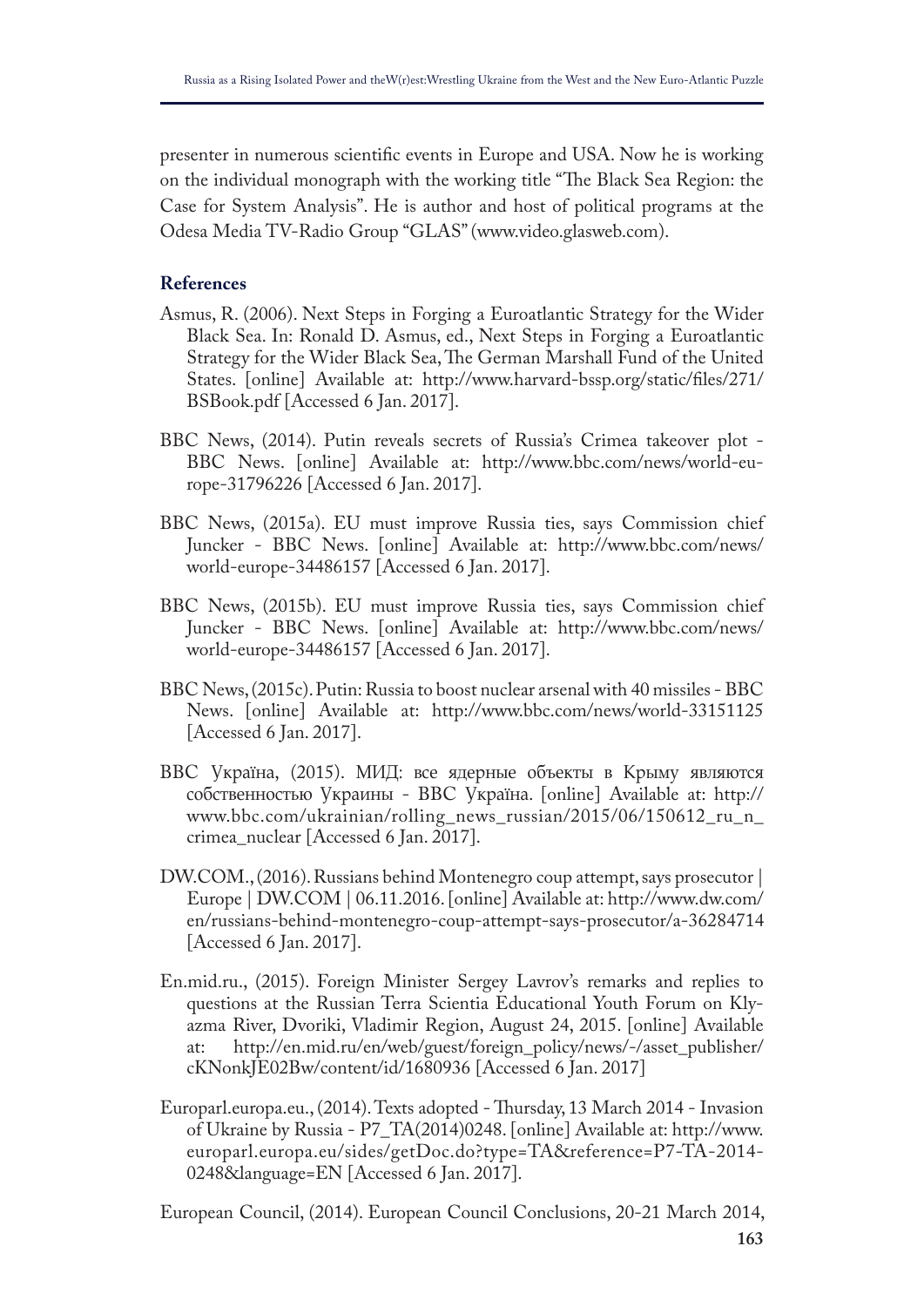EUCO 7/1/14 REV 1 CO EUR 2 CONCL 1. [online] Available at: http:// www.consilium.europa.eu/uedocs/cms\_data/docs/pressdata/en/ec/141749. pdf [Accessed 6 Jan. 2017].

- Foreign policy concept of the Russian Federation (approved by president of the Russian Federation Dmitry Medvedev on 15 July 2008), President of Russia, Official Web Portal. [online] Available at: http://en.kremlin.ru/supplement/4116 [Accessed 6 Jan. 2017].
- Foreign policy concept of the Russian Federation (approved by president of the Russian Federation Vladimir Putin on 12 February 2013). Available at: http:// www.mid.ru/en/foreign\_policy/official\_documents/-/asset\_publisher/CptICkB6BZ29/content/id/122186 [Accessed: 5 January 2017].
- Foreign policy concept of the Russian Federation (approved by president of the Russian Federation Vladimir Putin on 30 November 2016). Available at: http://www.mid.ru/en/foreign\_policy/official\_documents/-/asset\_publisher/ CptICkB6BZ29/content/id/2542248 [Accessed: 5 January 2017].
- Foxnews.com, (2016). NATO: Montenegro membership certain despite Russia objection. [online] Available at: http://www.foxnews.com/world/2016/11/03/ nato-montenegro-membership-certain-despite-russia-objection.html [Accessed 6 Jan. 2017].
- Glebov, S. (2015). Association Agreement between Ukraine and the EU with Russia as Institutional Phenomenon of "Bad" and Good Governance. In: M. Sully, ed., Governance and Participation: the Black Sea. Vienna, pp. 63-72.
- Glebov, S. (2016b). The Black Sea Security Architecture in Times of Collapse: the Case of Annexed Crimea and Military Challenges for the US, NATO, EU, Turkey, and Ukraine. UA: Ukraine Analytica, 1(3), pp. 36-46. [online] Available at: http://ukraine-analytica.org/the-black-sea-security-architecture-intimes-of-collapse-the-case-of-annexed-crimea-and-military-challenges-forthe-us-nato-eu-turkey-and-ukraine/ [Accessed 6 Jan. 2017].
- Glebov, S. (2007a). Global and Regional Subjectivity of the EU and the Case of Ukraine in Relations with the NATO, the USA and Russia. In: I. Tarrosy and S. Milford, ed., The Future of Europe: A view from Danube Region, 1st ed. Pecs: Publikon books, pp. 29-40.
- Glebov, S. (2007b). Russian Black Sea Fleet and Ukraine's Security Strategy: Agenda 2017. In: L. Rodrigues and S. Glebov, ed., Military Bases: Historical Perspectives, Contemporary Challenges, 1st ed. NATO Science for Peace and Security Series E: Human and Societal Dynamics, 51. Amsterdam: IOS Press, pp. 181-187.
- Glebov, S. (2009a). Constructing or Deconstructing Democracy? The Geopolitical Context of Ukraine's Democratic Choice. In: P. Casula and J. Perovic, ed., Identities and Politics During the Putin Presidency. The Foundations of Russia's Stability, 1st ed. In: A. Umland, ed., Soviet and Post-Soviet Politics and Society, 92. Stuttgart: Ibidem-Verlag, pp. 376-389.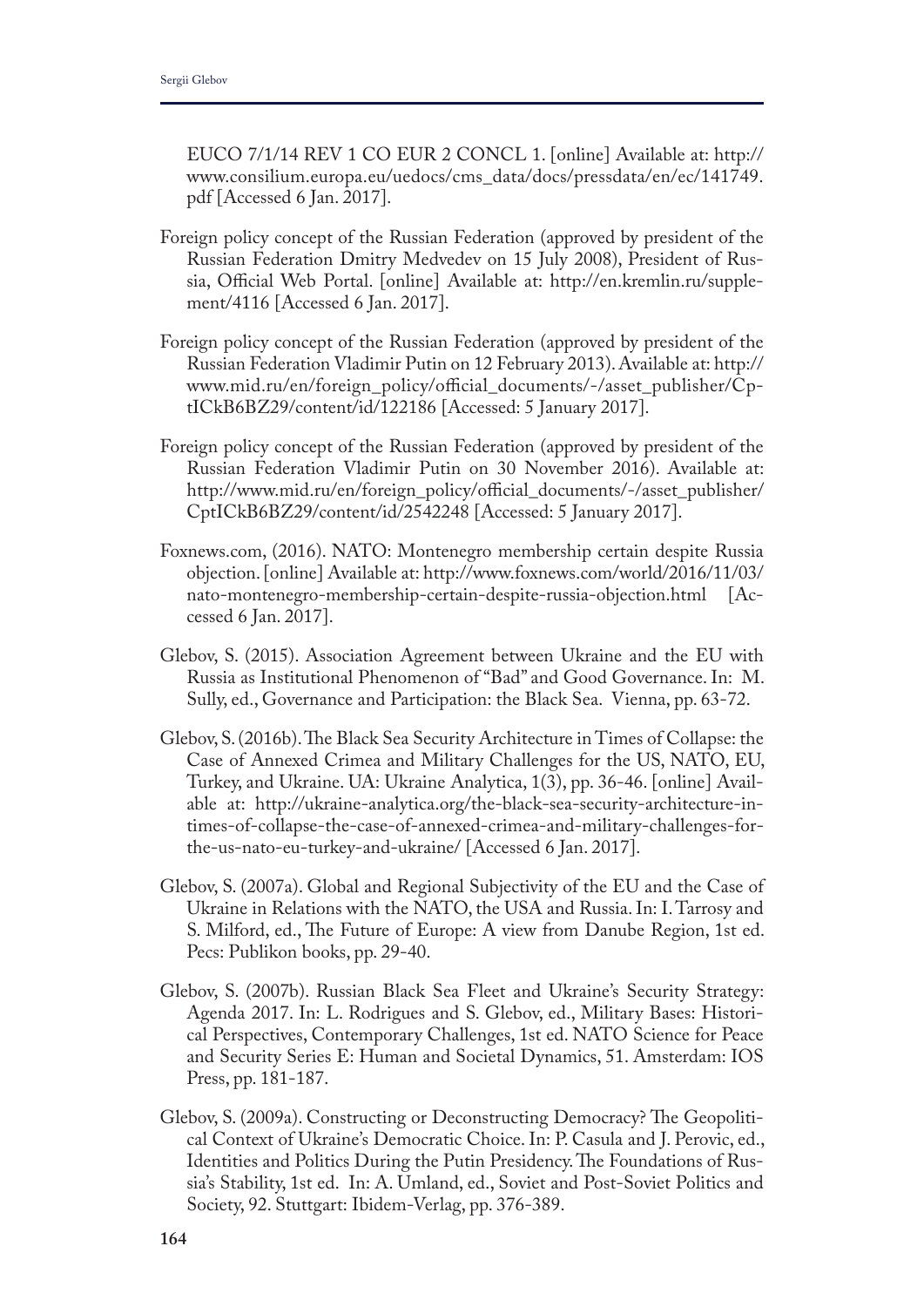- Glebov, S. (2009b). Concerning "Strange" Relations: Extensive Perceptions of Security Spaces Within the Ukraine-Russia-NATO Triangle. In: D. Gorenburg and A. Makarychev, ed., Russian Politics and Law, 47(5). M.E.Sharpe: Armonk, NY, pp. 52-65.
- Glebov, S. (2014). The Beginning of Ukraine and the End of the Post-bipolar World. In: V. Stepanenko and Y. Pylynskyi, ed., Ukraine after Euromaidan: Challenges and Hopes, 1st ed. Bern: Peter Lang, pp. 105-114.
- Glebov, S. (2016a). Russia's Policy towards the Black Sea Region and EU-Russia Relations. In: C. Nitoiu, ed., Avoiding a New 'Cold War': The Future of EU-Russia Relations in the Context of the Ukraine Crisis, 1st ed. London: LSE Ideas, pp. 57-63.
- Gov.uk., (2014). 'The UK is deeply alarmed by the escalation of Russian military intervention in eastern Ukraine' - Statement by Ambassador Lyall Grant, UK Mission to the UN, at the Security Council Meeting on Ukraine. - GOV. UK. [online] Available at: https://www.gov.uk/government/speeches/the-ukis-deeply-alarmed-by-the-escalation-of-russian-military-intervention-ineastern-ukraine [Accessed 6 Jan. 2017].
- Gregory, P. R. (2014). Mr. Putin: Tear Down Tat Potemkin Village In Crimea, 26 March 2014, Forbes.com [online] Available at: http://www.forbes.com/ sites/paulroderickgregory/2014/03/26/mr-putin-tear-down-that-potemkinvillage/ [Accessed 6 Jan. 2017].
- Infoplease.com., (2017). Annexation. The Columbia Electronic Encyclopedia, 6th ed. [online] Available at: http://www.infoplease.com/encyclopedia/history/annexation.html [Accessed 6 Jan. 2017].
- Joenniemi P., Prozorov S. (2010). European security at ground zero, Opendemocracy.net [online] Available at: http://www.opendemocracy.net/opensecurity/ sergei-prozorov-pertti-joenniemi/european-security-at-ground-zero [Accessed 6 Jan. 2017].
- Kureev, A. (2015). Russia's military overtures in Crimea provoke a NATO response. [online] Russia Direct. Available at: http://www.russia-direct.org/ opinion/russias-military-overtures-crimea-provoke-nato-response [Accessed 6 Jan. 2017].
- Meyer, H. (2015). Russia Was Ready for Crimea Nuclear Standof, Putin Says. Bloomberg.com [online] Available at: http://www.bloomberg.com/news/articles/2015-03-15/russia-was-ready-for-crimea-nuclear-standoff-putin-says [Accessed 6 Jan. 2017].
- Msz.gov.pl., (1994). Memorandum on Security Assurances in connection with Ukraine's accession to the Treaty on the NPT. [online] Available at: https:// www.msz.gov.pl/en/p/wiedenobwe\_at\_s\_en/c/MOBILE/news/memorandum\_on\_security\_assurances\_in\_connection\_with\_ukraine\_s\_accession\_to\_ the\_treaty\_on\_the\_npt [Accessed 6 Jan. 2017].
- NATO Review, (2014). NATO enlargement and Russia: myths and realities.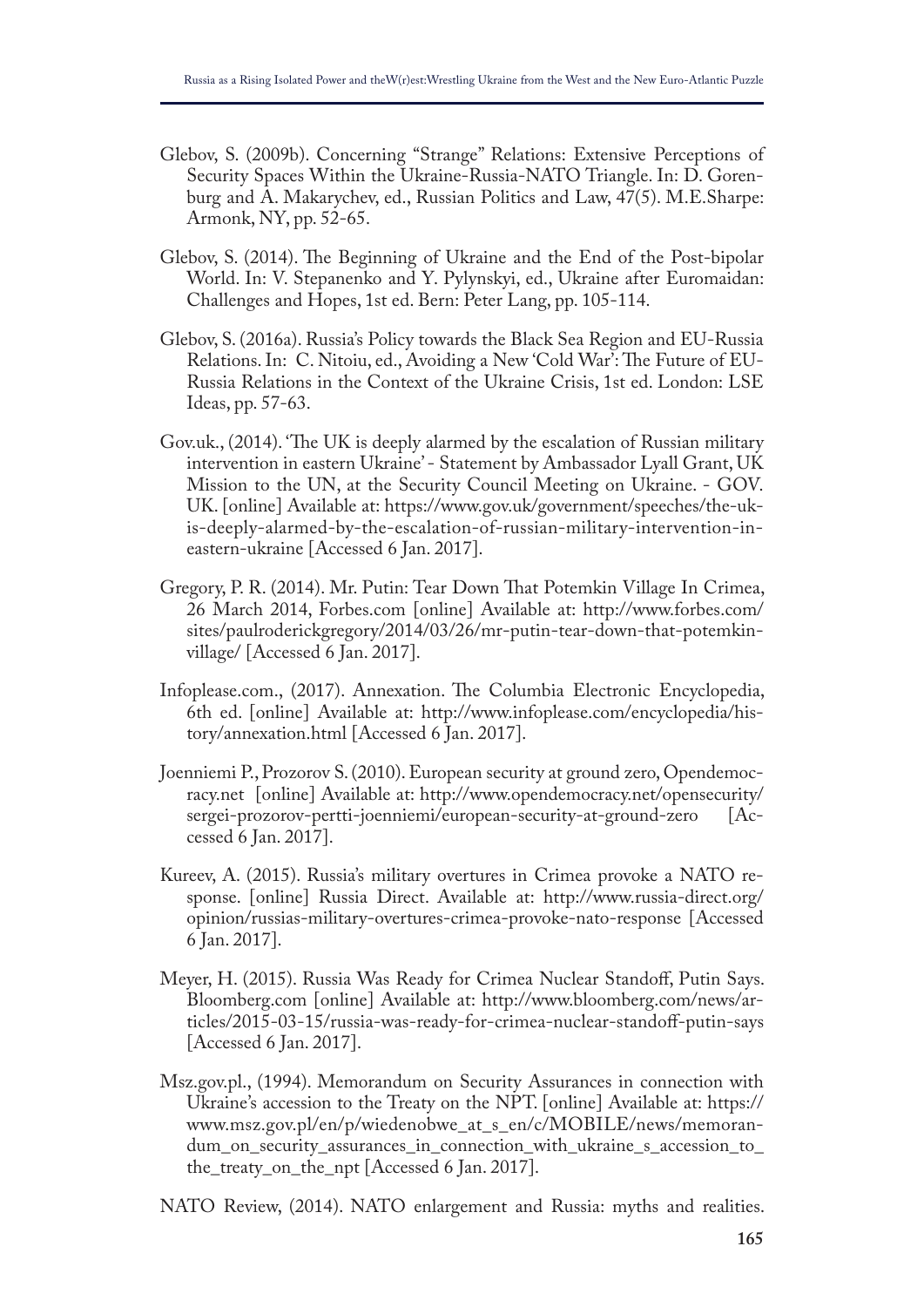[online] Available at: http://www.nato.int/docu/review/2014/russia-ukrainenato-crisis/nato-enlargement-russia/en/index.htm [Accessed 6 Jan. 2017].

- Oberg, J. (2015). Crimea Catch-22: Russia Space Training May Put NASA in a Bind NBCnews.com [online] Available at: http://www.nbcnews.com/storyline/ukraine-crisis/crimea-catch-22-russia-space-training-may-put-nasabind-n199486 UKRAINE CRISIS [Accessed 6 Jan. 2017].
- Peterson, N. (2015). Russia Sends Nuclear-Capable Bombers to Crimea. [online] The Daily Signal. Available at: http://dailysignal.com/2015/03/20/russiasends-nuclear-capable-bombers-to-crimea/ [Accessed 6 Jan. 2017].
- President of Russia, Official Web Portal (2014). Vladimir Putin answered journalists' questions on the situation in Ukraine, March 4, 2014. [online] Available at: http://en.kremlin.ru/events/president/news/20366 [Accessed 6 Jan. 2017].
- President of Russia, Official Web Portal (2015). Speech at the Valdai International Discussion Club – October 22, 2015. [online] Available at: http:// en.kremlin.ru/events/president/news/50548 [Accessed 6 Jan. 2017].
- Russian National Security Strategy, December 2015 Full-text Translation [Text of 31 December Russian Federation Presidential Edict 683 approving appended text of "The Russian Federation's National Security Strategy"] [online] Available at: http://www.ieee.es/Galerias/fchero/OtrasPublicaciones/ Internacional/2016/Russian-National-Security-Strategy-31Dec2015.pdf [Accessed 6 Jan. 2017].
- Seib, G. F. (2017). Ash Carter says Putin is making it harder for U.S. to work with Russia - WSJ's Interview with Defense Secretary Ash Carter, 6 January 2017 [online] Available at: http://www.wsj.com/articles/ash-carter-says-putin-ismaking-it-harder-for-u-s-to-work-with-russia-1483698600 [Accessed 7 Jan. 2017].
- TASS Russian News Agency, (2015a). Deployment of Russian nuclear weapons in Crimea possible — Foreign Ministry. [online] Available at: http://tass.ru/ en/russia/782071 [Accessed 6 Jan. 2017].
- TASS Russian News Agency, (2015b). Полпред в Крыму объявил полуостров "неприступной крепостью" (President's representative in Crimea proclaimed Crimean peninsula as "an impregnable fortress"), 19 February 2015. [online] Available at: http://tass.ru/politika/1779223 [Accessed 6 Jan. 2017].
- The Military Doctrine of the Russian Federation. Approved by the President of the Russian Federation on 25 December, 2014 (2014). No. Pr.-2976, Embassy of the Russian Federation in Malaysia. [online] Available at: http:// malaysia.mid.ru/web/embassy-of-the-russian-federation-in-malaysia/pressrelease/-/asset\_publisher/rAwX0ikSv3ua/content/29-06-2015-the-militarydoctrine-of-the-russian-federation?redirect=http%3A%2F%2Fmalaysia.mid. ru%2Fweb%2Fembassy-of-the-russian-federation-in-malaysia%2Fpressrelease%3Fp\_p\_id%3D101\_INSTANCE\_rAwX0ikSv3ua%26p\_p\_ lifecycle%3D0%26p\_p\_state%3Dnormal%26p\_p\_mode%3Dview%26p\_p\_